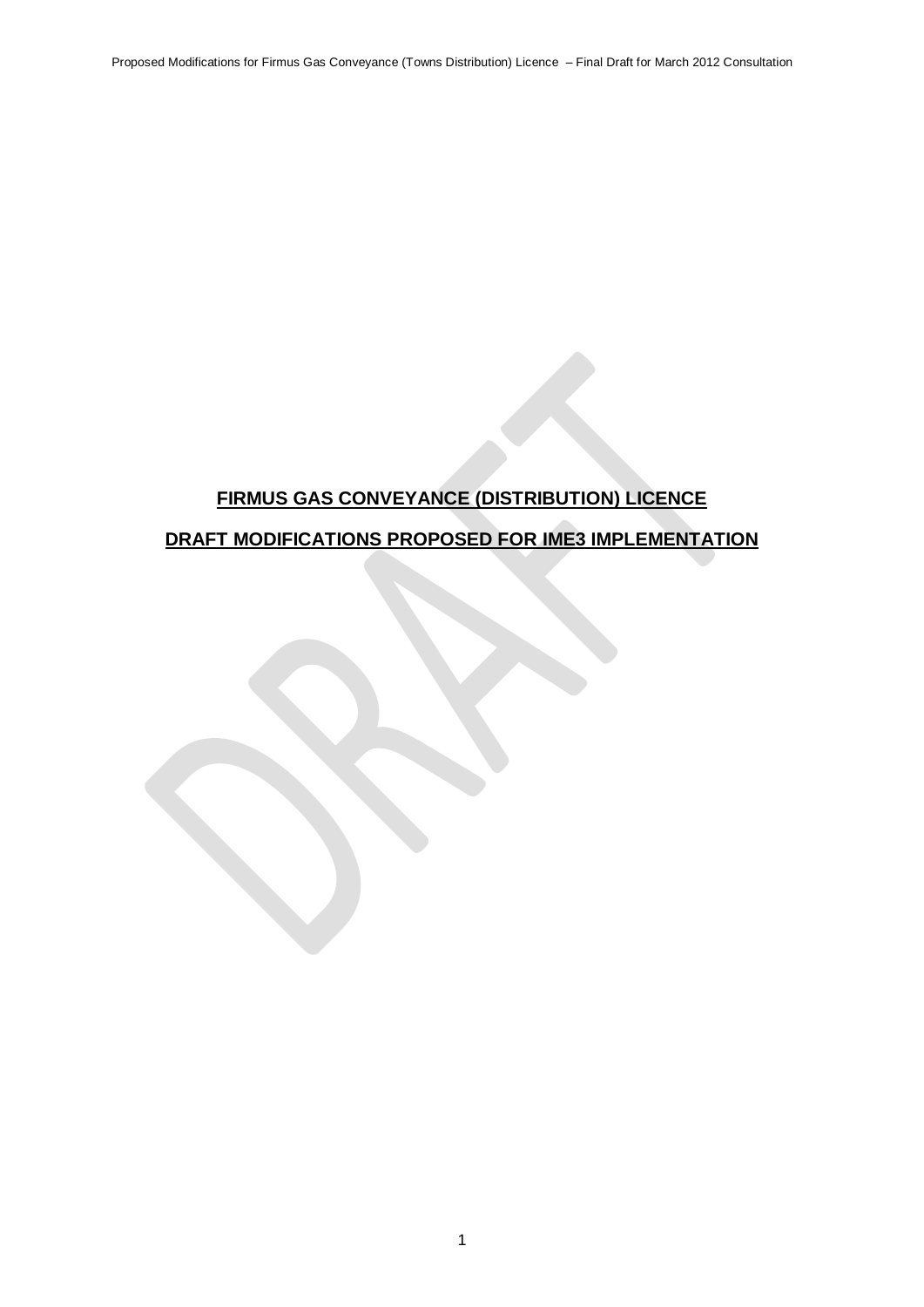# **Condition 1.1: Interpretation and Construction**

In Condition 1.1.6, add the following definition (in alphabetical order)

| "working day"                  | means any day other than a Saturday, a Sunday,                |
|--------------------------------|---------------------------------------------------------------|
|                                | Christmas Day, Good Friday or a day which is a bank           |
|                                | holiday within the meaning of the Banking and Financial       |
|                                | Dealings Act 1971.                                            |
|                                |                                                               |
| "distribution system operator" | means any person authorised to convey gas through             |
|                                | distribution pipelines by virtue of holding a licence granted |
|                                | under Article 8(1)(a) of the Order.                           |
|                                |                                                               |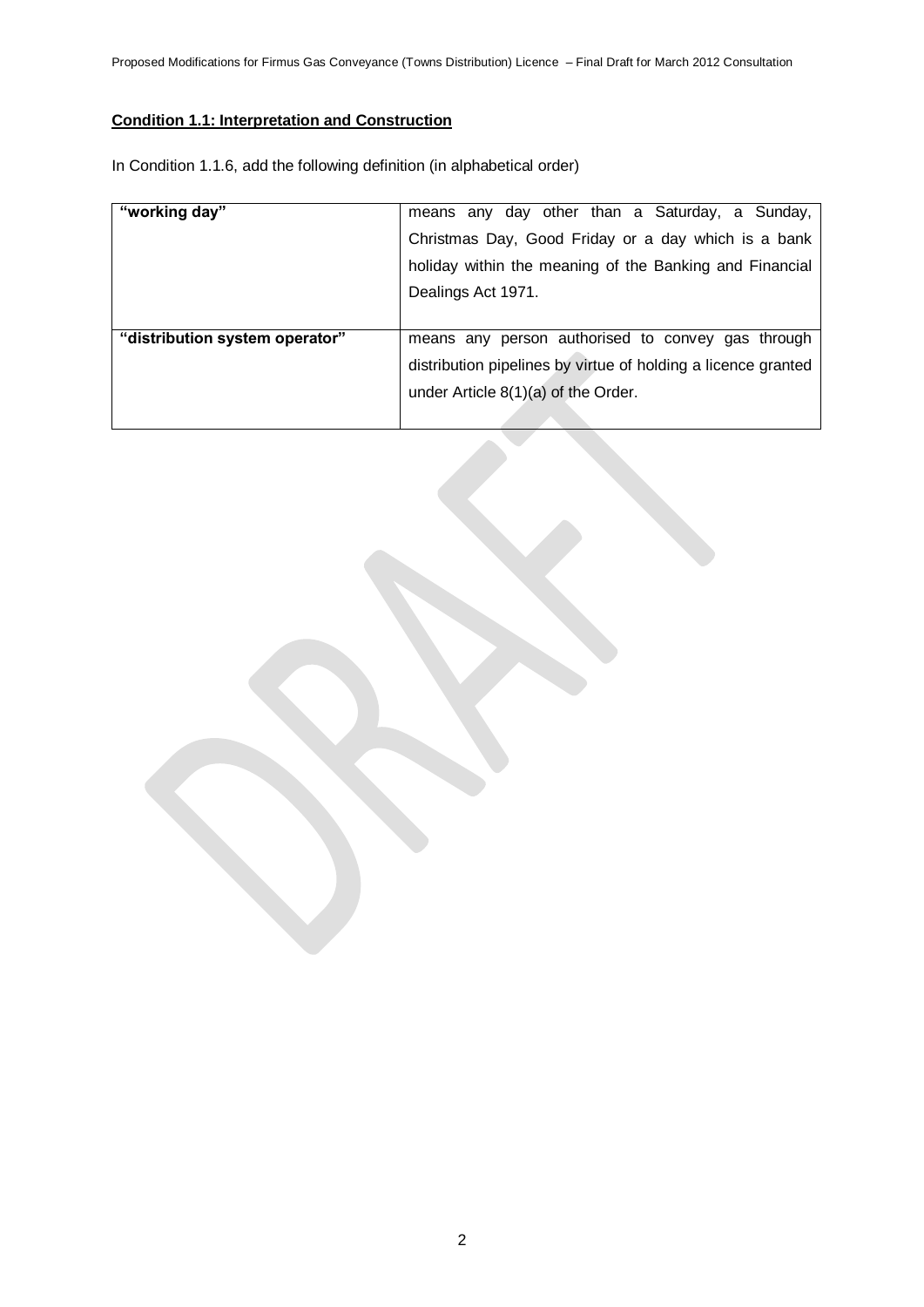# **[New] Condition 1.16: Independence of the Licensed Business**

### 1.16.1 Application

This Condition shall apply:

- (a) where any affiliate or related undertaking of the Licensee is carrying on the activities of an Associated Business; and
- (b) the Licensee has at least 100,000 premises connected to the Network.

Where this Condition has begun to take effect by virtue of both paragraph (a) and (b) above being satisfied, it shall have effect at all times following that date.

# 1.16.2 Managerial and Operational Independence

Where this Condition applies the Licensee shall:

- (a) unless it has already done so prior to this Condition coming into force, establish; and
- (b) at all times thereafter maintain,

the full managerial and operational independence of the Authorised Business from any Associated Business.

# 1.16.3 Branding of the Licensed Business

Where this Condition applies the Licensee shall use its best endeavours to ensure that:

- (a) any Brand used by the Licensed Business; and
- (b) any communication (including advertising) that:
	- (i) includes or refers to a Brand used by the Licensed Business; and
	- (ii) is issued, published or sent to any person by or on behalf of the Licensed Business,

does not create confusion as to the separate identities of:

- (c) the Licensed Business; and
- (d) any Associated Gas Supply Business.

# 1.16.4 Conduct of the Authorised Business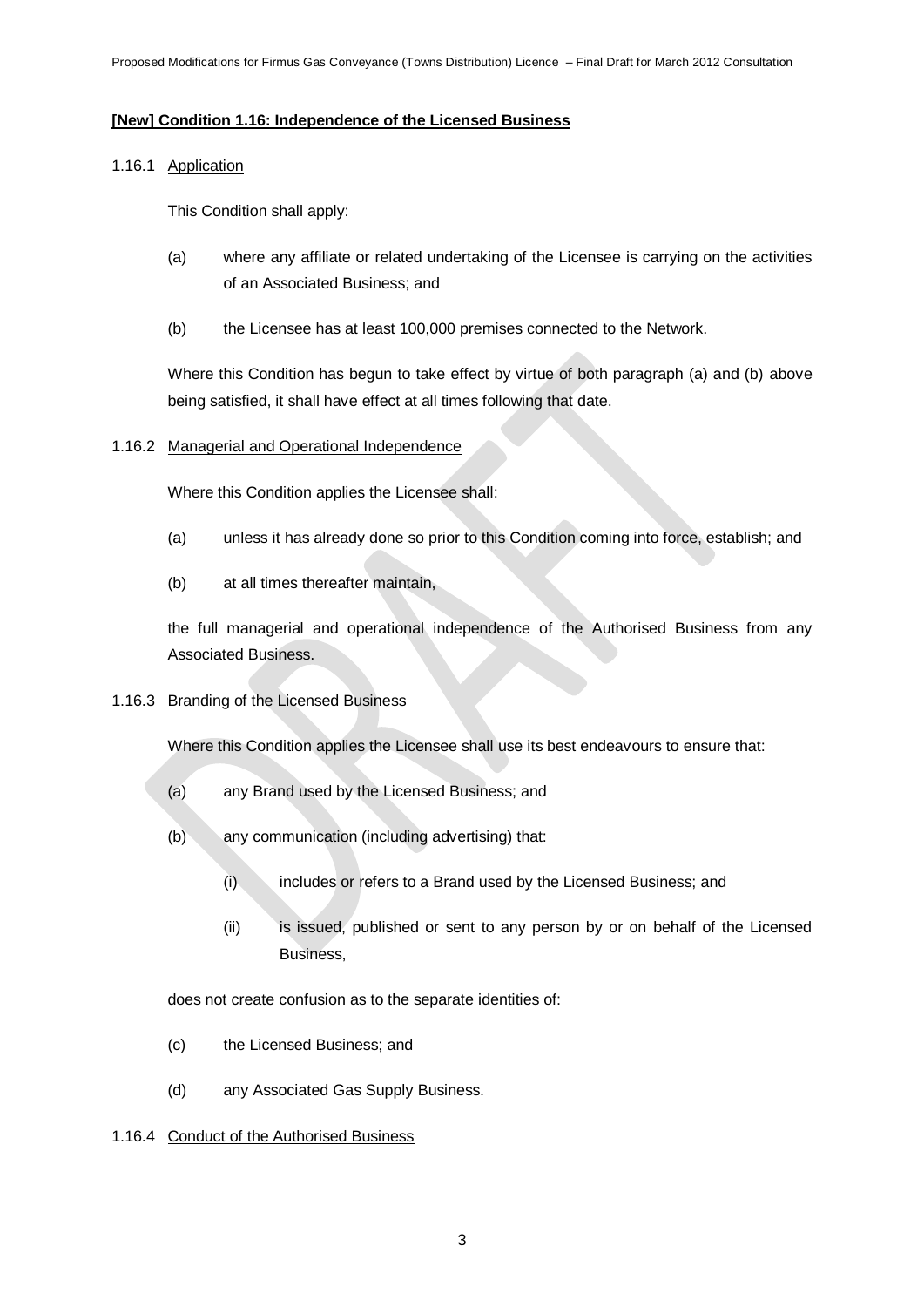Where this Condition applies the Licensee shall ensure that the Authorised Business is conducted in the manner best calculated to secure that it does not unduly discriminate as between any persons or any classes of person, or unduly prefer itself (or any affiliate or related undertaking) over any other persons or any classes of person.

#### 1.16.5 Means of achieving Managerial and Operational Independence

In order to facilitate its compliance with Condition 1.16.2, the Licensee shall use all reasonable endeavours to ensure that:

- (a) the Authorised Business is provided with such premises, systems, equipment, facilities, property, personnel, data and management resources as are necessary for its efficient and effective managerial and operational independence;
- (b) it does not hold or acquire shares in any Associated Gas Supply Business or in any Holding Company of any such Associated Gas Supply Business;
- (c) subject to any financial supervisory rights of a Holding Company of the Licensee as provided for in the Licensee"s financial plan, commercial and operational decisions relating to the operation, maintenance and development of the Licensee"s Network are taken only by those persons who are employed by, and are engaged in the operation and management of, the Authorised Business;
- (d) any Associated Business may not use or have access to:
	- (i) premises or parts of premises occupied by persons engaged in the management or operation of the Authorised Business;
	- (ii) systems for the recording, processing or storage of data to which persons engaged in the management or operation of the Authorised Business also have access;
	- (iii) commercially sensitive or confidential information relating to, or derived from, the Authorised Business;
	- (iv) equipment, facilities or property employed for the management or operation of the Authorised Business;
	- (v) the services of persons who are (whether or not as their principal occupation) engaged in the management or operation of the Authorised Business (save to the extent the Authority consents to such use or access); and
- (e) it can and does, insofar as is legally possible: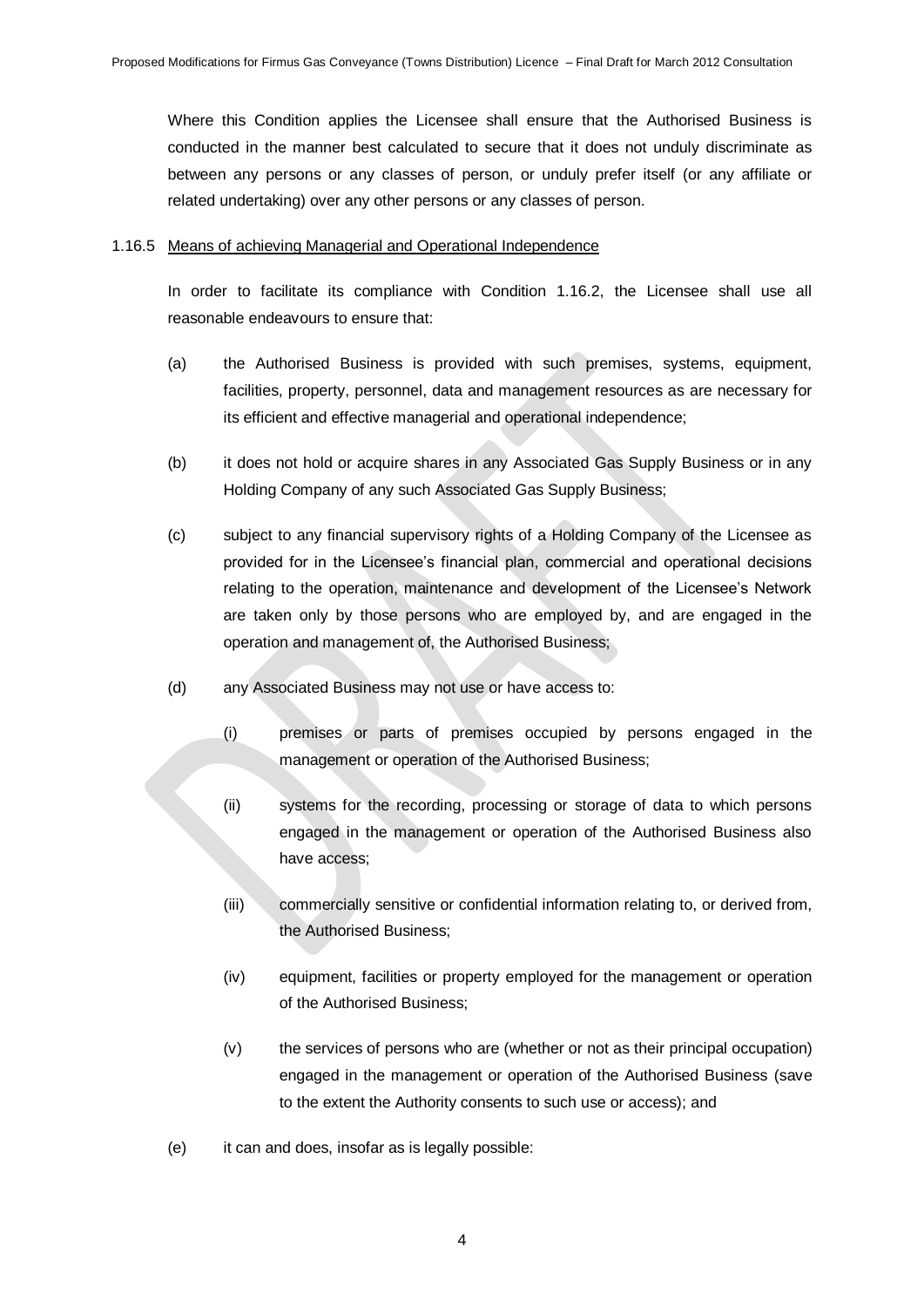- (i) ensure that any director of the Licensee is not at the same time also a director of a company which carries on an Associated Gas Supply Business; and
- (ii) prevent any person who has ceased to be engaged in the management or operation of the Authorised Business from being employed by, or engaged in the activities of, any Associated Business until the expiry of an appropriate time from the date on which he ceased to be engaged by the Authorised Business.

#### 1.16.6 Provision and Use of Information

In order to facilitate its compliance with condition 1.16.4 the Licensee shall ensure that:

- (a) any communications made by the Licensee, or on its behalf, in the course of the Licensee's Marketing Activities:
	- (i) do not mislead consumers;
	- (ii) do not enable the Associated Gas Supply Business to obtain any unfair commercial advantage; and
	- (iii) are fair, and do not show any undue preference towards or undue discrimination against any gas supplier, including the Associated Gas Supply Business, both in terms of their content and presentation; and
- (b) commercially sensitive or confidential information relating to a licence holder and furnished to or otherwise acquired by the Authorised Business is not disclosed or accessible to any Associated Business without the prior written consent of the relevant licence holder.

### 1.16.7 Additional Definitions

In this Condition:

**"Act"** means the Gas Act 1986, as amended from time to time;

**"Associated Business"** means any business, other than the Authorised Business, of the Licensee (or of any affiliate or related undertaking of the Licensee) which is carrying out any activity, that requires authorisation in accordance with either Article 6(1) of the Order or section 5(1) of the Act or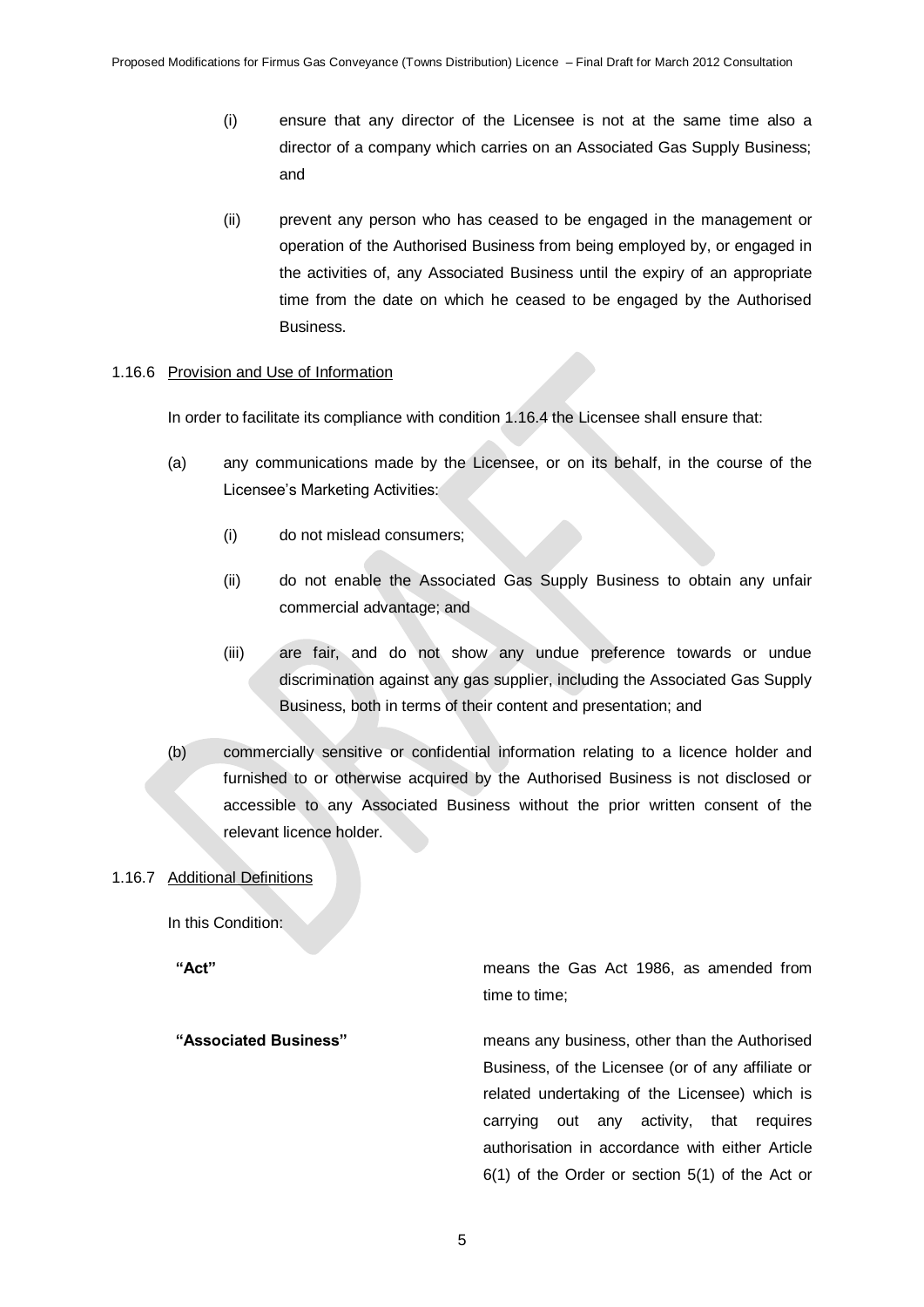which is involved in the production or purchase of gas;

**"Associated Gas Supply Business"** means any Gas Supply Business not forming part of the Authorised Business.

**"Authorised Business"** means the Licensed Business, taken together with any other business of the Licensee (or of any affiliate or related undertaking of the Licensee) which is carrying on activities requiring authorisation in accordance with Article 6(1)(a) of the Order or section 5(1)(a) of the Act and which:

- (a) relate to the conveyance of gas through distribution pipelines; and
- (b) where the Licensee has so notified the Department and the Authority, relate to the conveyance of gas through transmission pipelines;

**"Brand"** means any name, trade name, term, sign, symbol or design or any combination of them that identifies the Licensed Business;

**"Gas Supply Business"** means any business carrying out activities that require authorisation in accordance with Article  $6(1)(c)$  of the Order or section  $5(1)(b)$  of the Act;

**"Holding Company"** has the meaning given to it in Article 4 of The Companies (Northern Ireland) Order 1986; and

**"Marketing Activities"** means any activities of the Licensee that are directed at, or incidental to identifying and communicating with, consumers for the purpose of promoting the activities of the Licensed Business to them.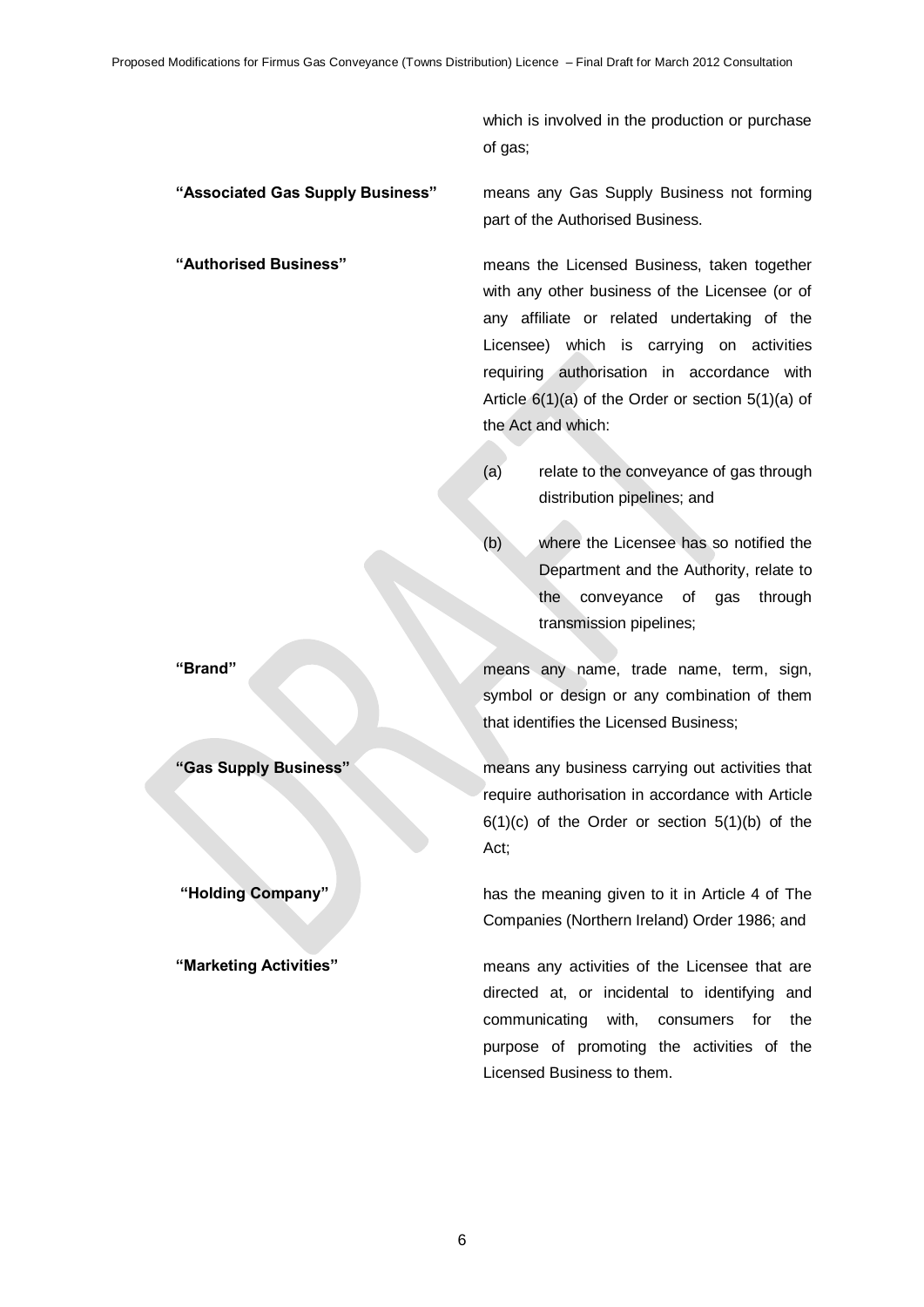# **[New] Condition 1.17: Business Separation Compliance Plan**

### 1.17.1 Application

This Condition shall apply where Condition 1.16 applies to the Licensee.

### 1.17.2 Submittal of plan

The Licensee shall, no later than 28 days after Condition 1.16 first applies to the Licensee, prepare and submit to the Authority (for its approval) a compliance plan (the "**Compliance Plan**") setting out the practices, procedures, systems and rules of conduct which the Licensee has adopted, or intends to adopt, together with the timescales for adoption, to ensure its compliance with Condition 1.16.

# 1.17.3 Complying with Compliance Plan

The Licensee shall use its best endeavours to comply with the Compliance Plan as approved by the Authority and revised from time to time in accordance with this Condition 1.17.

#### 1.17.4 Authority"s role

The Authority may:

- (a) within 30 days of the Licensee submitting an initial or revised Compliance Plan; or
- (b) following any review of the Compliance Plan that the Authority may conduct from time to time,

serve notice on the Licensee:

- (c) informing the Licensee that, in the Authority"s opinion, the Compliance Plan is not, or is no longer, sufficient for the purposes of the Licensee"s compliance with Condition 1.16; and
- (d) directing the Licensee to make such revisions to the Compliance Plan as, in the Authority"s opinion, are necessary or expedient in order for the Compliance Plan to be sufficient for the purposes of ensuring the Licensee's compliance or continued compliance with Condition 1.16.

# 1.17.5 Brand Separation

Without prejudice to the generality of Condition 1.17.4, the Authority may, where it is satisfied that a Brand being used by the Licensed Business, or the manner in which that Brand is being used, causes confusion as to the separate identities of the Licensed Business and any Associated Gas Supply Business, give notice directing the Licensee to make such revisions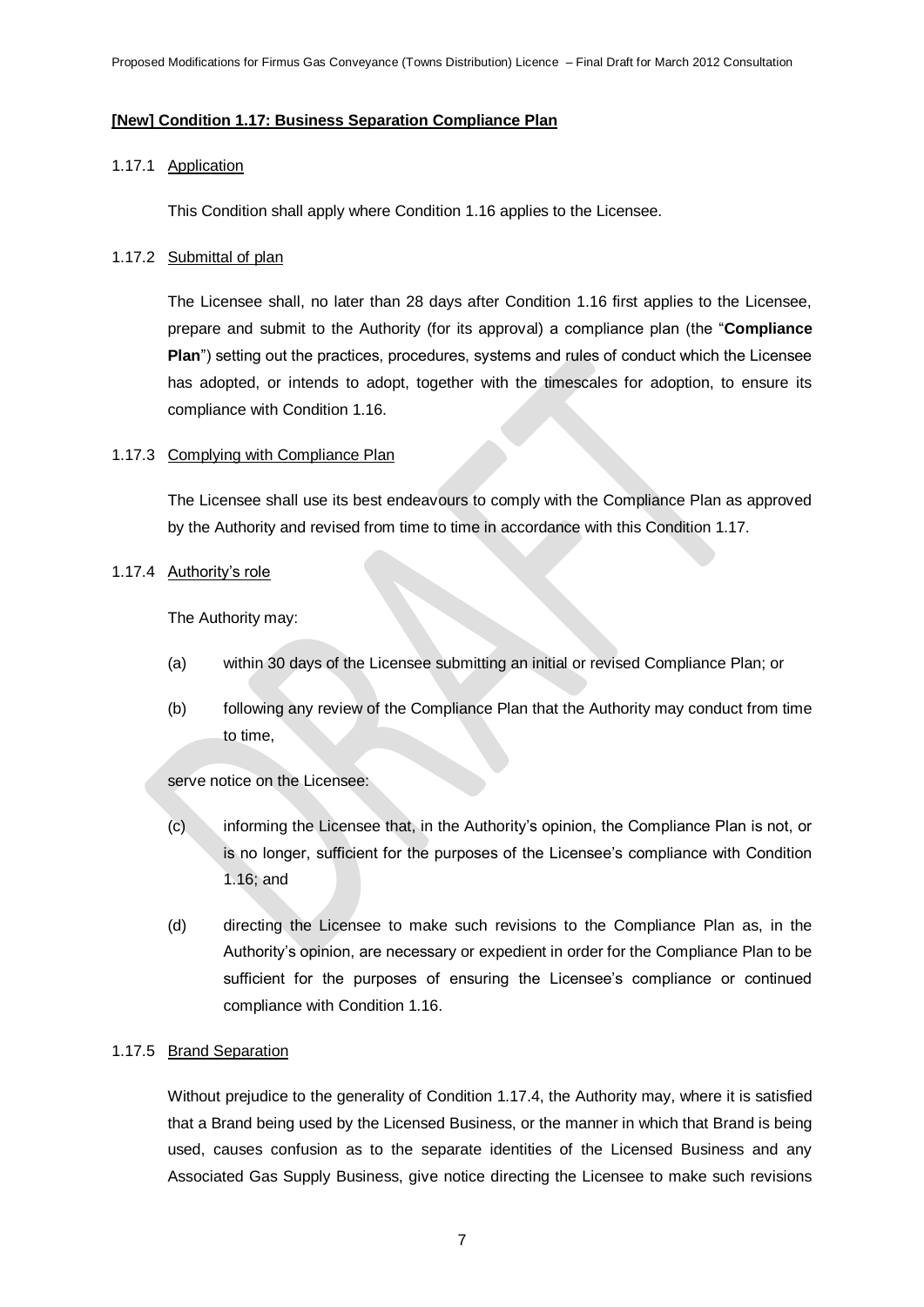to the Compliance Plan as will provide for the Licensee to ensure that the Licensed Business does not:

- (a) use any Brand that is the same as a Brand used by the Associated Supply Business; or
- (b) use any Brand that has characteristics which are the same as or similar to those of a Brand used by the Associated Supply Business.

# 1.17.6 Revision of Compliance Plan

Where the Licensee receives a notice in accordance with Condition 1.17.4 or Condition 1.17.5, it shall within 30 days or by such later date, if any, as may be specified in the direction, revise the Compliance Plan, in such manner and to such extent that will reflect the Authority"s direction and ensure that it is sufficient for the purposes of ensuring the Licensee"s compliance with Condition 1.16.

# 1.17.7 Review of Compliance Plan

The Licensee shall, on at least an annual basis during the period in which Condition 1.16 is in force, review its Compliance Plan so as to ensure:

- (a) its continued compliance with its obligations under Condition 1.16; and
- (b) that the information set out therein shall continue to be accurate in all material respects.

# 1.17.8 Authority approval

Where the Licensee revises its Compliance Plan, either in accordance with Condition 1.17.6 or following a review conducted by it in accordance with Condition 1.17.7, it shall submit the revised Compliance Plan to the Authority for its approval.

# 1.17.9 Facilitating compliance with the Compliance Plan

The Licensee shall ensure that persons engaged in the management and operation of the Licensed Business:

- (a) are made aware of the practices, procedures, systems and rules of conduct set out in the Compliance Plan;
- (b) have the necessary information and facilities to comply with their respective obligations as provided for in the Compliance Plan; and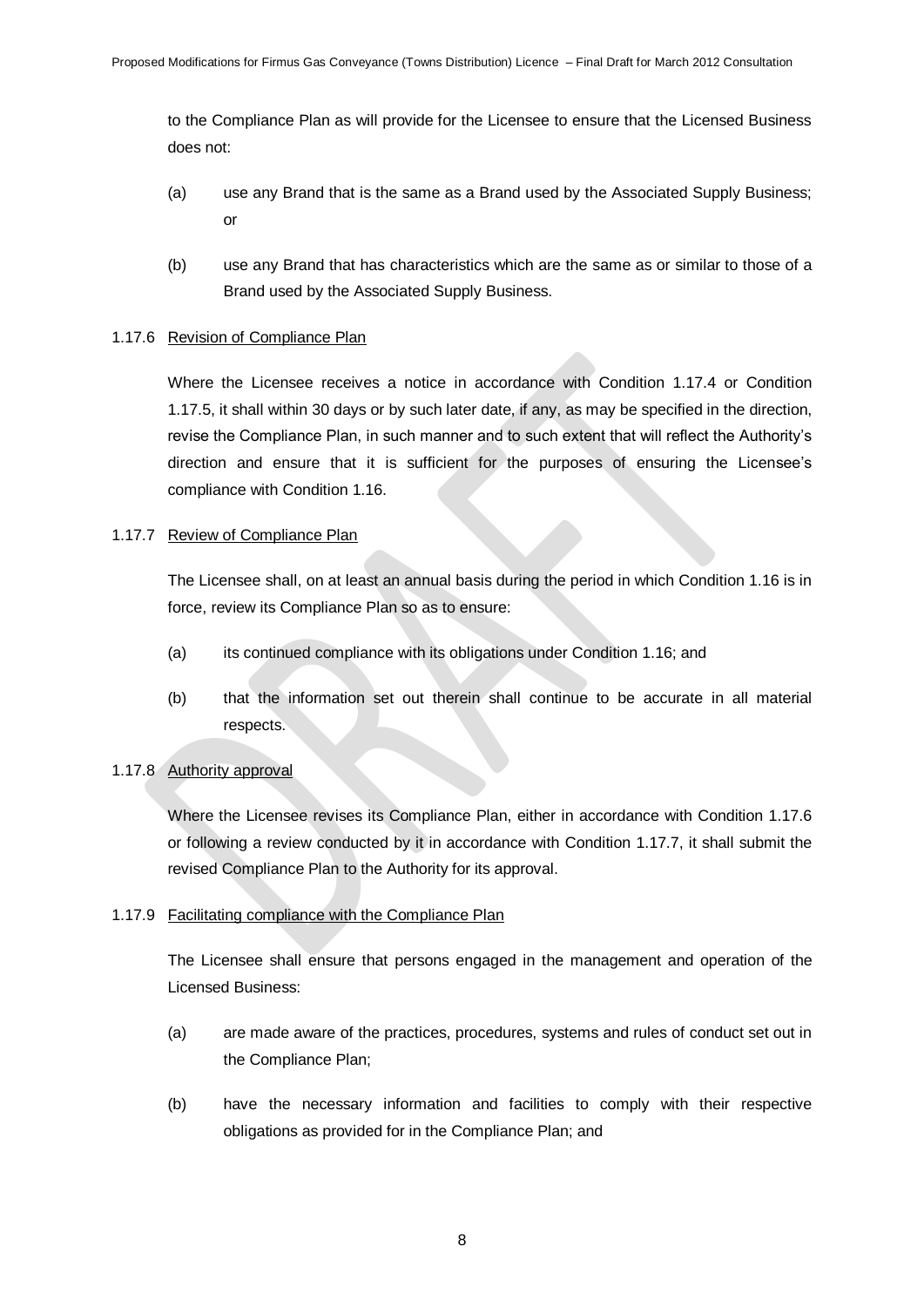(c) are aware of the disciplinary procedures that may be activated should they fail to comply with their obligations under the Compliance Plan.

### 1.17.10 Compliance Manager

The Licensee shall, following consultation with the Authority, appoint an independent person (the "**Compliance Manager**") for the purpose of facilitating compliance with its obligations under Condition 1.16 and with its Compliance Plan.

# 1.17.11 Assisting the Compliance Manager

The Licensee shall ensure that the Compliance Manager has access to such staff, premises, systems, information, documentation, equipment, facilities and other resources as he might reasonably expect to require to fulfil the duties and tasks assigned to him.

# 1.17.12 Duties of the Compliance Manager

The duties and tasks assigned to the Compliance Manager shall include:

- (a) providing relevant advice and information to the Licensee for the purpose of ensuring its compliance with Condition 1.16 and with the Compliance Plan;
- (b) monitoring the effectiveness of, and the Licensee"s compliance with, the Compliance Plan;
- (c) investigating any complaint or representation received by the Licensee from any person in respect of any matter arising under or by virtue of Condition 1.16 or in relation to the Compliance Plan;
- (d) recommending and advising upon the remedial action which any such investigation has demonstrated to be necessary or desirable, including where necessary revising the Compliance Plan to reflect such recommendation and advice; and
- (e) reporting, at such frequency as is determined in writing by the Authority, to the directors of the Licensee on his activities during the period covered by the report, the investigations he has conducted and on progress implementation of the Compliance Plan.

#### 1.17.13 Report of Compliance Manager

The Licensee shall, at such frequency as is determined in writing by the Authority, but no less than twice every twelve months, submit a report to the Authority:

(a) detailing the activities of the Compliance Manager during the period covered by the report;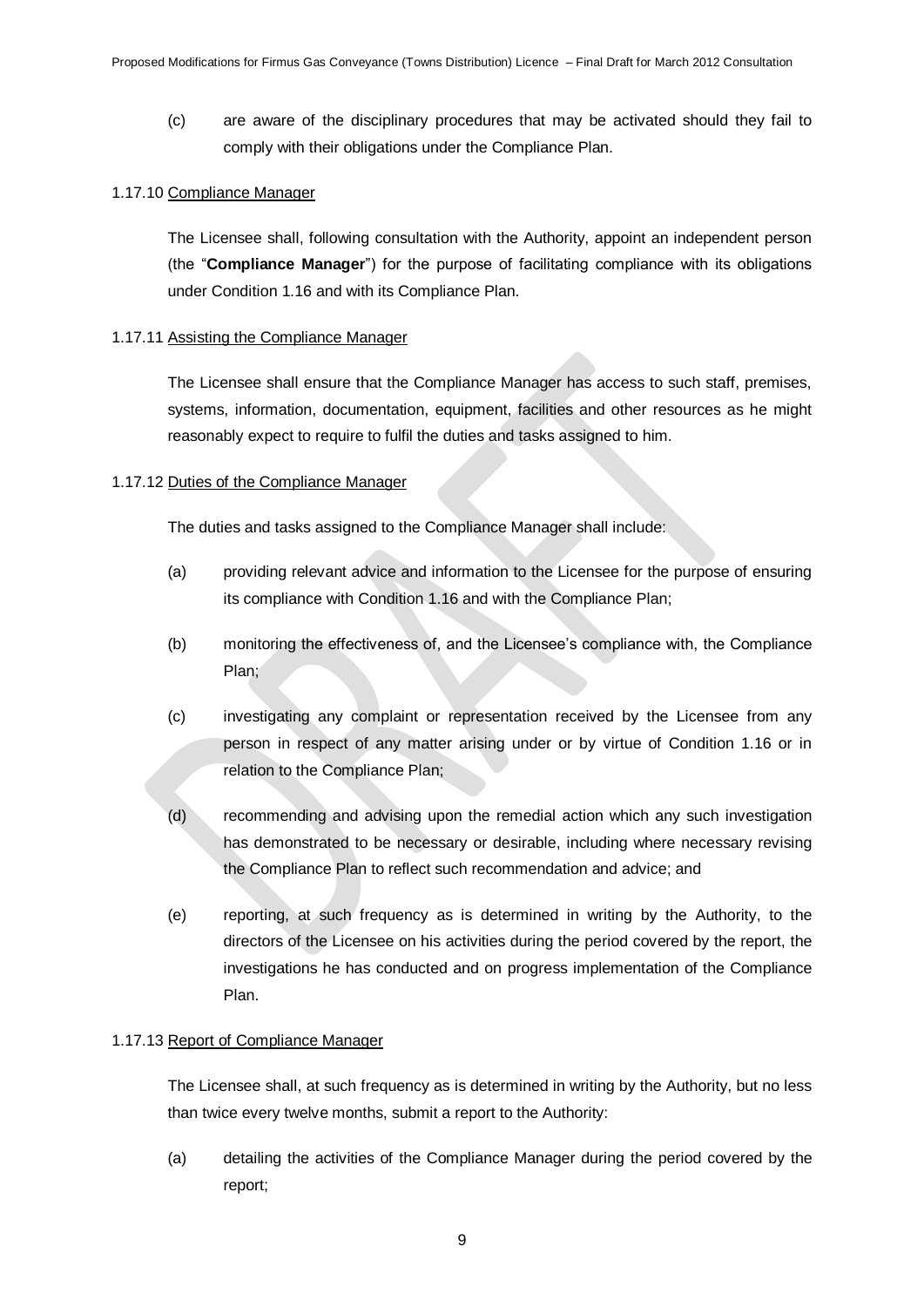- (b) providing a progress update on the Licensee"s implementation of the Compliance Plan;
- (c) setting out the details of any investigations conducted by the Compliance Manager, including:
	- (i) the number, type and source of the complaints or representations on which such investigations were based;
	- (ii) the outcome of such investigations; and
	- (iii) any remedial action taken by the Licensee following such investigations.

# 1.17.14 Additional Definitions

In this Condition the terms 'Associated Gas Supply Business', 'Brand', and 'Gas Supply Business" have the meaning given to them in Condition 1.16.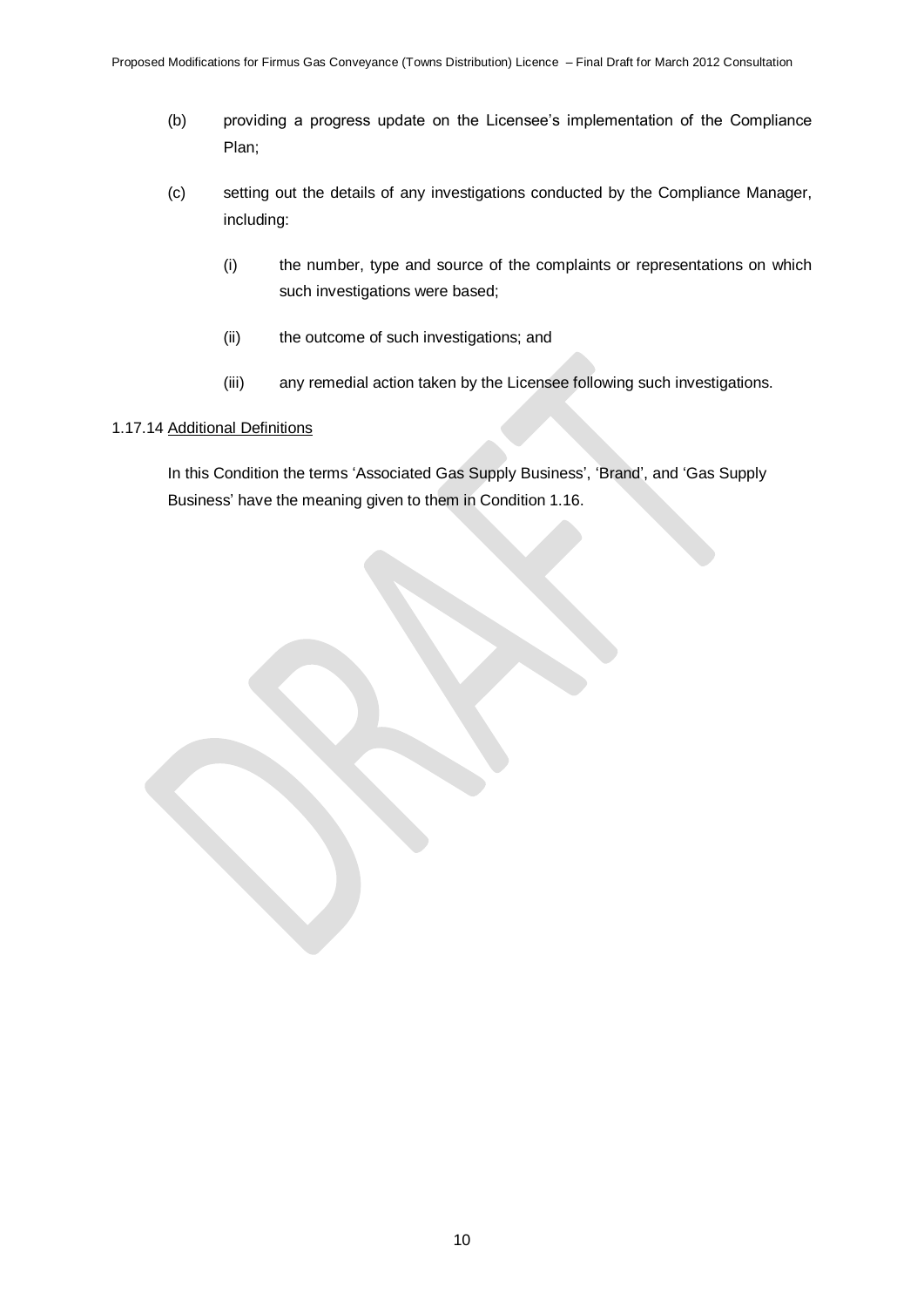# **[New] Condition 1.23: Systems to Facilitate Change of Supplier**

#### 1.23.1 Practices, Procedures and Systems

The Licensee shall ensure that its practices, procedures and systems facilitate Supplier Transfers taking place within 15 working days of the Licensee receiving a Registration Request from a gas supplier.

#### 1.23.2 Maintaining Records and Reporting

The Licensee shall no later than fourteen days after the end of each quarter year ending on 30 June, 30 September, 31 December and 31 March, give to the Authority a report which sets out –

- (a) the number of Registration Requests received by it in each month of that quarter,
- (b) the number of actual Supplier Transfers completed in each month of that quarter, and
- (c) of the number of Supplier Transfers completed in each month of that quarter, the number which took:
	- (i) 1-2 working days;
	- (ii) 3-5 working days;
	- (iii) 6-10 working days;
	- (iv) 11-15 working days;
	- (v) 16-20 working days;
	- (vi) 21-30 working days; and
	- (vii) more than 30 working days,

to complete from the date of the Registration Request being received by the Licensee.

#### 1.23.3 Notifying the Authority

The Licensee shall inform the Authority as soon as it becomes aware that its practices, procedures and systems may, as a result of the number of Registration Requests likely to be received by it, cease to be adequate to ensure the Licensee"s compliance with paragraph 1.23.1.

1.23.4 Authority Directions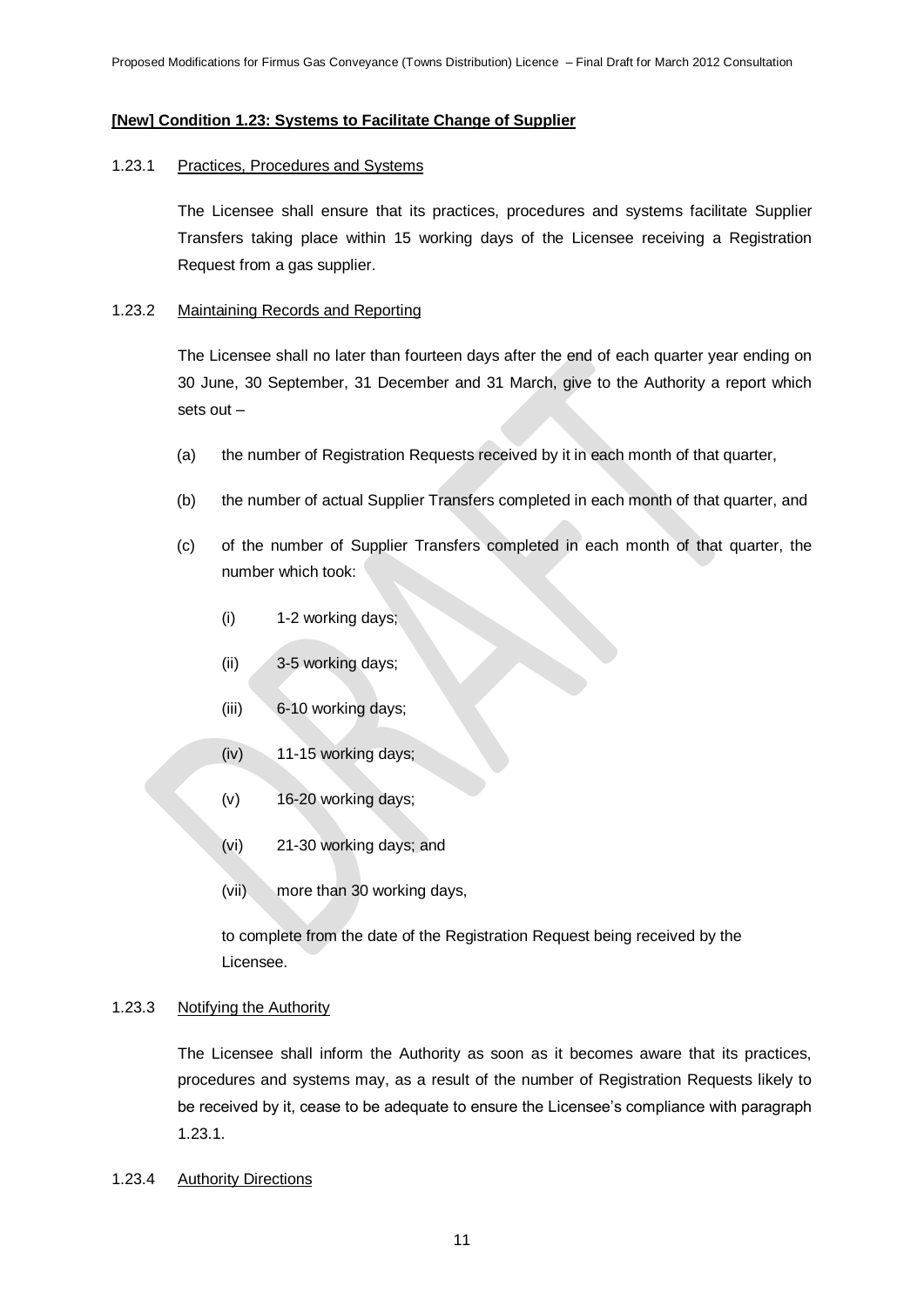The Authority may, following such consultation with the Licensee as the Authority considers appropriate, direct the Licensee to take such steps as may be specified in a written direction, and in such manner as may be so specified, to review and improve the practices, procedures and systems it has established to comply with this Condition.

#### 1.23.5 Compliance with Directions

The Licensee shall comply with any direction issued under paragraph 4 from the date specified in the direction.

# 1.23.6 Definitions

In this Condition:

| "Registration Request" | means an application from a gas supplier for it to be registered |
|------------------------|------------------------------------------------------------------|
|                        | as the supplier responsible for supplying gas to the supply      |
|                        | meter point at the premises specified in the application; and    |
| "Supplier Transfer"    | means the transfer of responsibility for the supply of gas, to a |
|                        | supply meter point at premises connected to the Licensee's       |
|                        | Network, from one gas supplier to another gas supplier.          |

# 1.23.7 Compliance with this Condition

The Licensee is not required to comply with this Condition until the date from which the Supply Licensee ceases to have the exclusive right to supply a premises it was previously entitled to supply exclusively.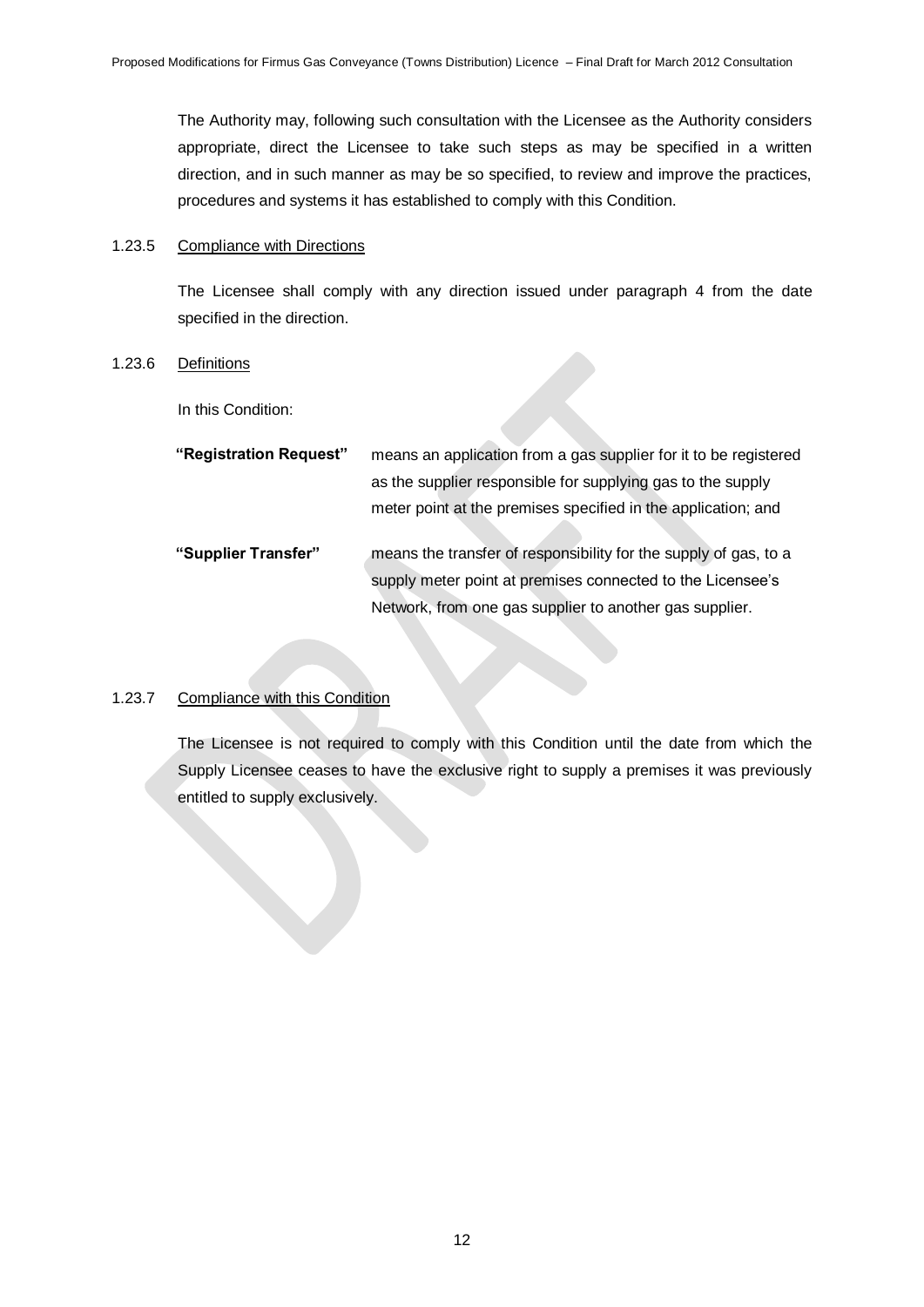# **New] Condition 1.24: Prohibition of Discrimination in provision of services**

# 1.24.1 Non-Discrimination

The Licensee shall in:

- (a) meeting its obligations under this Licence;
- (b) providing services consisting of, or connected with:
	- (i) the conveyance of gas; and
	- (ii) connections to its Network; and
- (c) providing services under or pursuant to the Network Code,

not show any undue preference towards or undue discrimination against any gas supplier or case or classes of cases of gas supplier, including in particular undue preference towards any affiliate or related undertaking of it which is a gas supplier.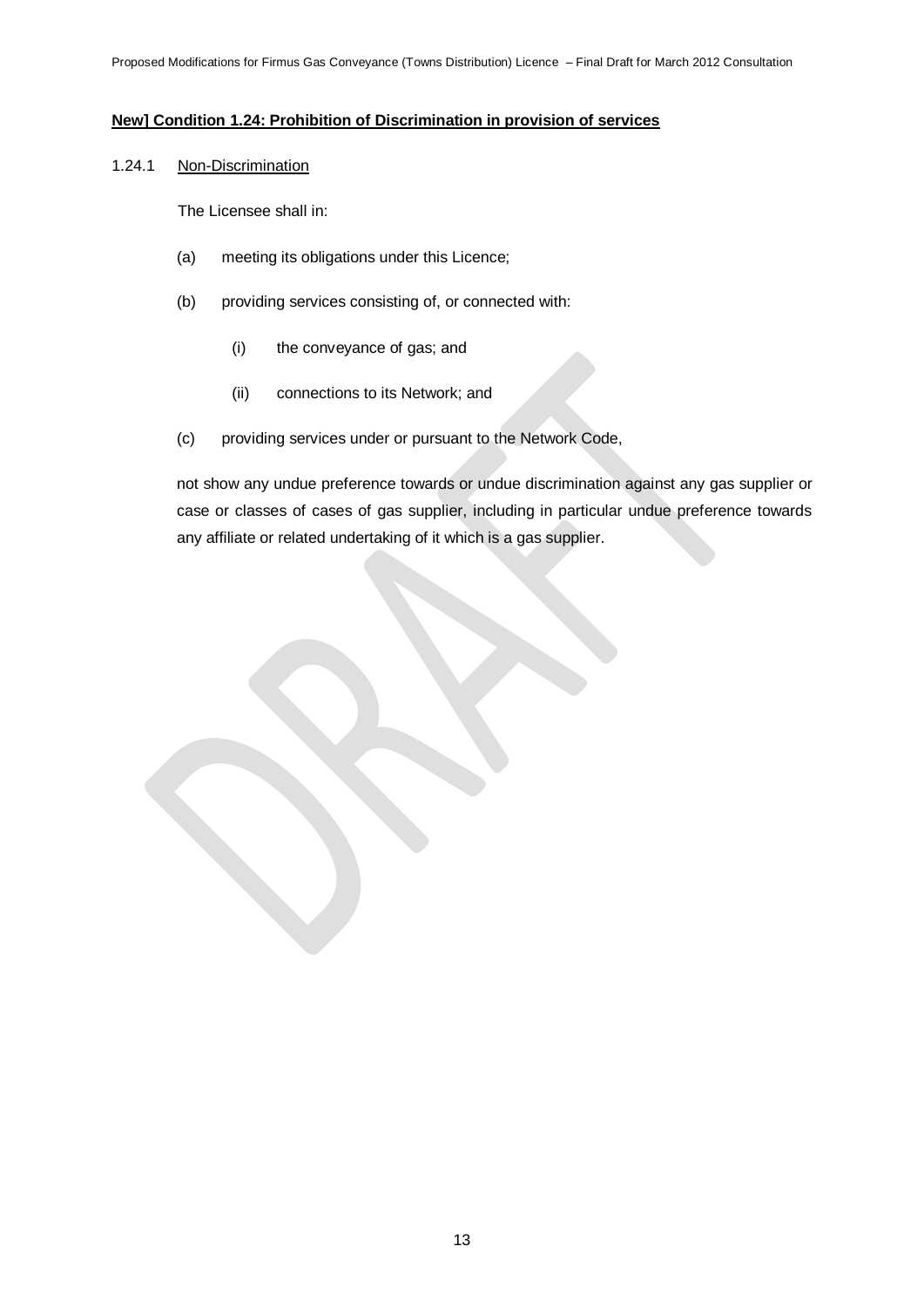# **[New] Condition 1.25: Provision of Information to Gas Suppliers**

# 1.25.1 Practices, Processes and Systems

The Licensee shall ensure that its practices, processes and systems facilitate the provision of information to, and between, Gas Suppliers which:

- (a) by virtue of or in accordance with the Network Code or other industry code, agreement or practice, is available to or held by the Licensee; and
- (b) relates to or ascertains the consumption of gas by a Customer at premises connected to the Licensee's Network.

#### 1.25.2 Customer Information Requests

The Licensee shall within five working days of receiving a Customer Information Request from a gas supplier, provide to that gas supplier the information specified in the Customer Information Request.

1.25.3 Definitions

In this Condition:

| <b>Customer Information</b> | means a request, made in such form and in such manner as  |  |
|-----------------------------|-----------------------------------------------------------|--|
| <b>Request</b>              | may be determined from time to time by the Authority, for |  |
|                             | information relating to the consumption of gas by the     |  |
|                             | Customer at the premises identified, and for the period   |  |
|                             | specified, in the request.                                |  |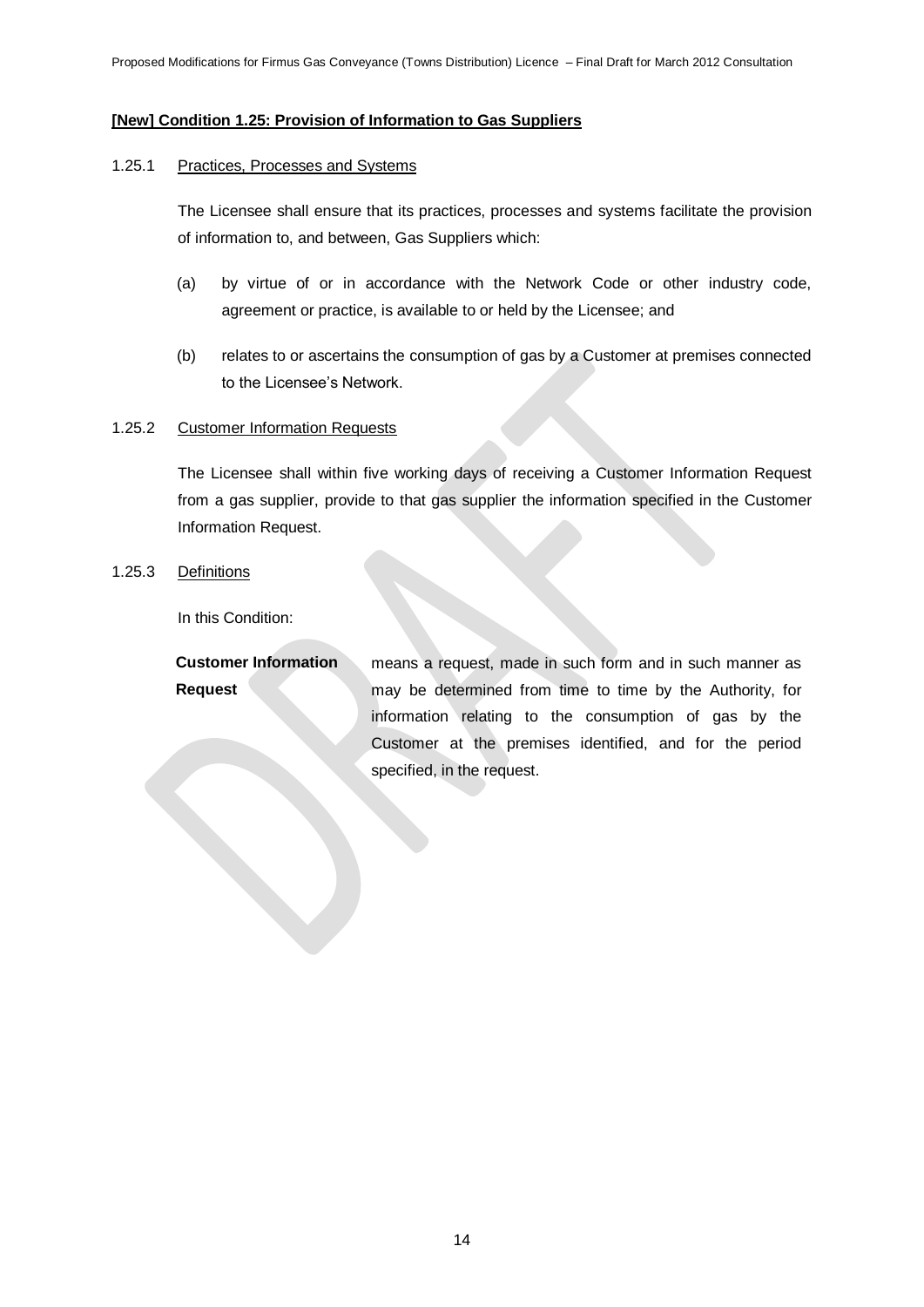# **[Amended] Condition 2.6: Conduct of Transportation Business**

#### 2.6.1 Conduct of business activities

The Licensee shall conduct its business activities relating to the conveyance of gas (including any activities related to making of arrangements with other network operators for the conveyance of gas through their networks for the purposes of Condition 2.12) in the manner best calculated to:

- (a) facilitate effective competition in the gas supply market in Northern Ireland; and
- (b) secure that neither:
	- (i) the Licensee or any affiliate or related undertaking of it or any company of which the Licensee is an affiliate or related undertaking; nor
	- (ii) any other licence holder or exemption holder;

obtains any unfair commercial advantage in any business in the storage, supply or conveyance of gas including, in particular, any such advantage from a preferential or discriminatory arrangement.

#### 2.6.2 Disclosure of information

Without prejudice to Condition 1.5, the Licensee shall:

- (a) use its best endeavours to secure that no information relating to or derived from its business activities relating to the conveyance of gas (including any activities related to making of arrangements with other network operators for the conveyance of gas through their networks for the purposes of Condition 2.12) is disclosed for the benefit, or used for the purposes, of a trading business of the Licensee or any affiliate or (so far as the Licensee can require it) related undertaking of the Licensee or a company of which the Licensee is an affiliate or related undertaking; and
- (b) subject to paragraph (a) above, not show any undue discrimination against, or undue preference towards, any person or class of person, in disclosing any information relating to its Licensed Business which may be commercially advantageous to any other person.

#### 2.6.3 Exempt information

Without prejudice to Condition 1.5, Condition 2.6.2(a) shall not extend to:

(a) information specified in any consent to non-compliance with that Condition given by the Authority to the Licensee;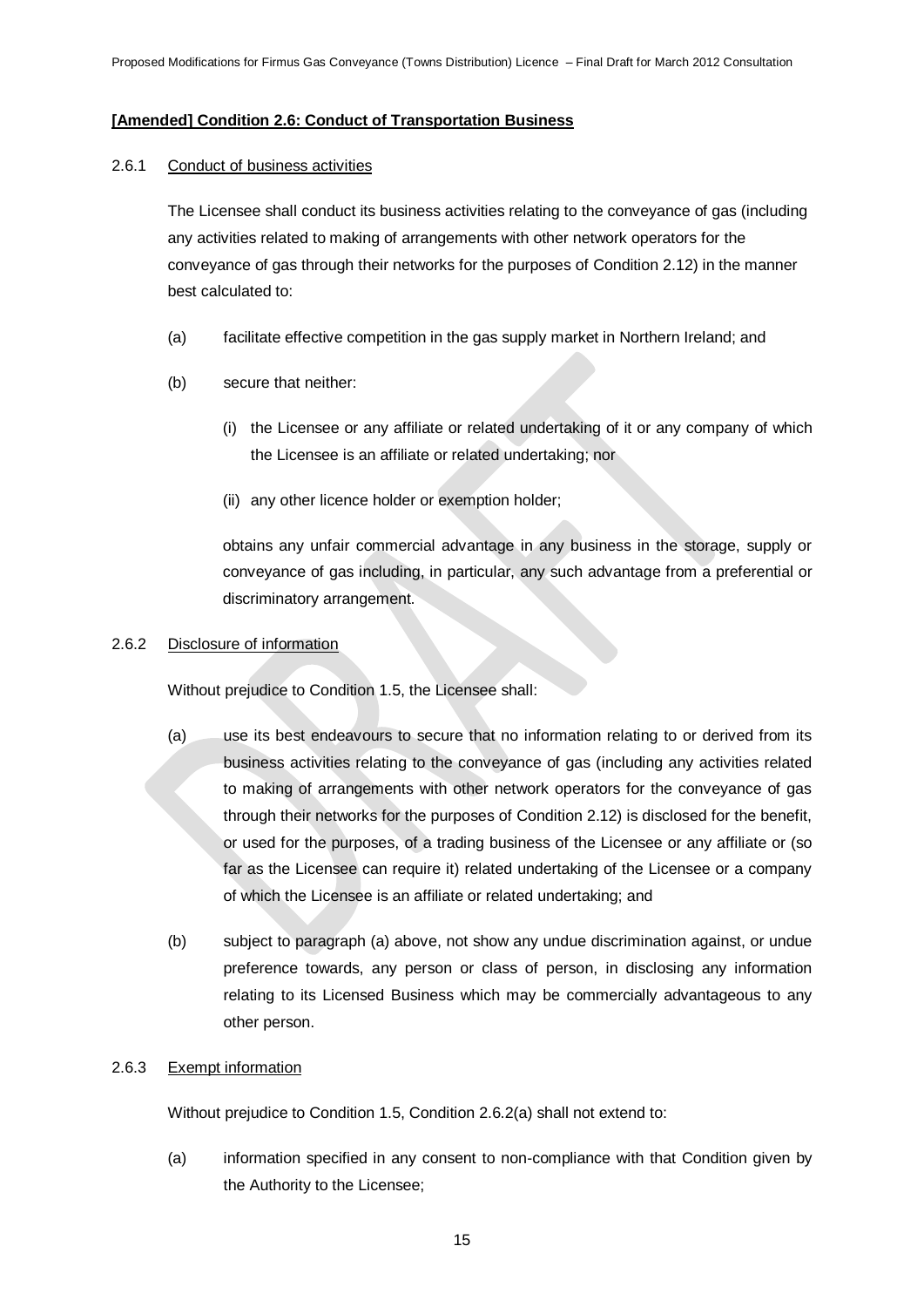- (b) information relating to a particular licence or exemption holder which that party has consented in writing to being used or disclosed in accordance with the terms of that consent;
- (c) information which it is necessary for the trading business to use or disclose in order to enter into and comply with arrangements for the conveyance of gas;
- (d) information which is in the public domain (other than as a result of contravention by the Licensee of any Condition of the Licence); or
- (e) information which is required to be disclosed pursuant to a Condition of the Licence.

# 2.6.4 Market Statements

The Licensee shall not, without the prior consent of the Authority, publish any statement or otherwise give any information in writing to consumers which is about or refers to:

- (a) the arrangements for, or the level of, competition in the gas supply market in Northern Ireland; or
- (b) the activities, position or status of any person competing or proposing to compete in the gas supply market in Northern Ireland.

# 2.6.5 Additional definition

In this Condition "**trading business**" means activities connected with the acquisition and disposal of gas in Northern Ireland other than for the efficient operation of the Network operated by the Licensee or for replacing gas lost from the Network.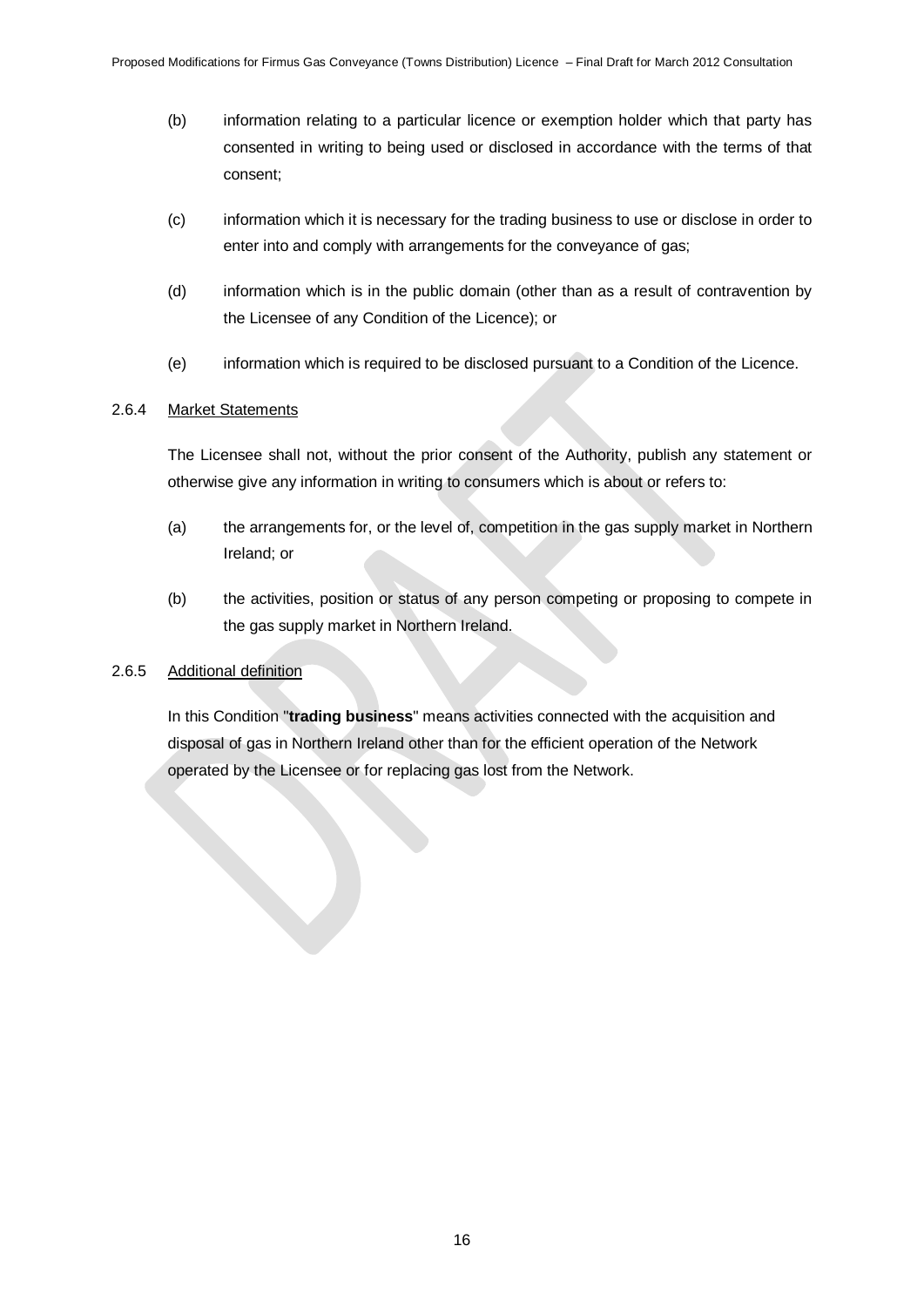# **[New] Condition 2.7A: Distribution Marketing Code**

# 1 Requirement to Prepare etc. a Code

The Licensee shall, no later than three months after this Condition takes effect or such later date as the Authority directs and together with every other distribution system operator, prepare, submit to and have approved by the Authority a code of practice to be known as the Distribution Marketing Code.

# 2 The Code

The Distribution Marketing Code shall:

- (a) be designed to facilitate achievement of the relevant objectives set out in paragraph 2.7A.3; and
- (b) make provision relating to the relevant matters set out in paragraph 2.7A.4.

#### 3 The Relevant Objectives

The relevant objectives are that:

- (a) the marketing activities of distribution system operators in respect of the conveyance of gas through distribution pipelines:
	- (i) are conducted in a fair, transparent, appropriate and professional manner;
	- (ii) avoid any preference or discrimination being shown to or against any gas supplier;
	- (iii) do not restrict, distort or prevent competition in the supply of gas;
	- (iv) do not lead to consumer confusion about the relationship between and activities of gas distribution and gas supply; and
- (b) any information provided by the Licensee (whether in writing, by electronic display or verbally) to consumers about the Licensee"s business, including in particular about connections between consumers' premises and the Licensee's Network:
	- (i) is complete and accurate;
	- (ii) is capable of being easily understood by consumers;
	- (iii) does not name or otherwise show preference to or discrimination against any gas supplier;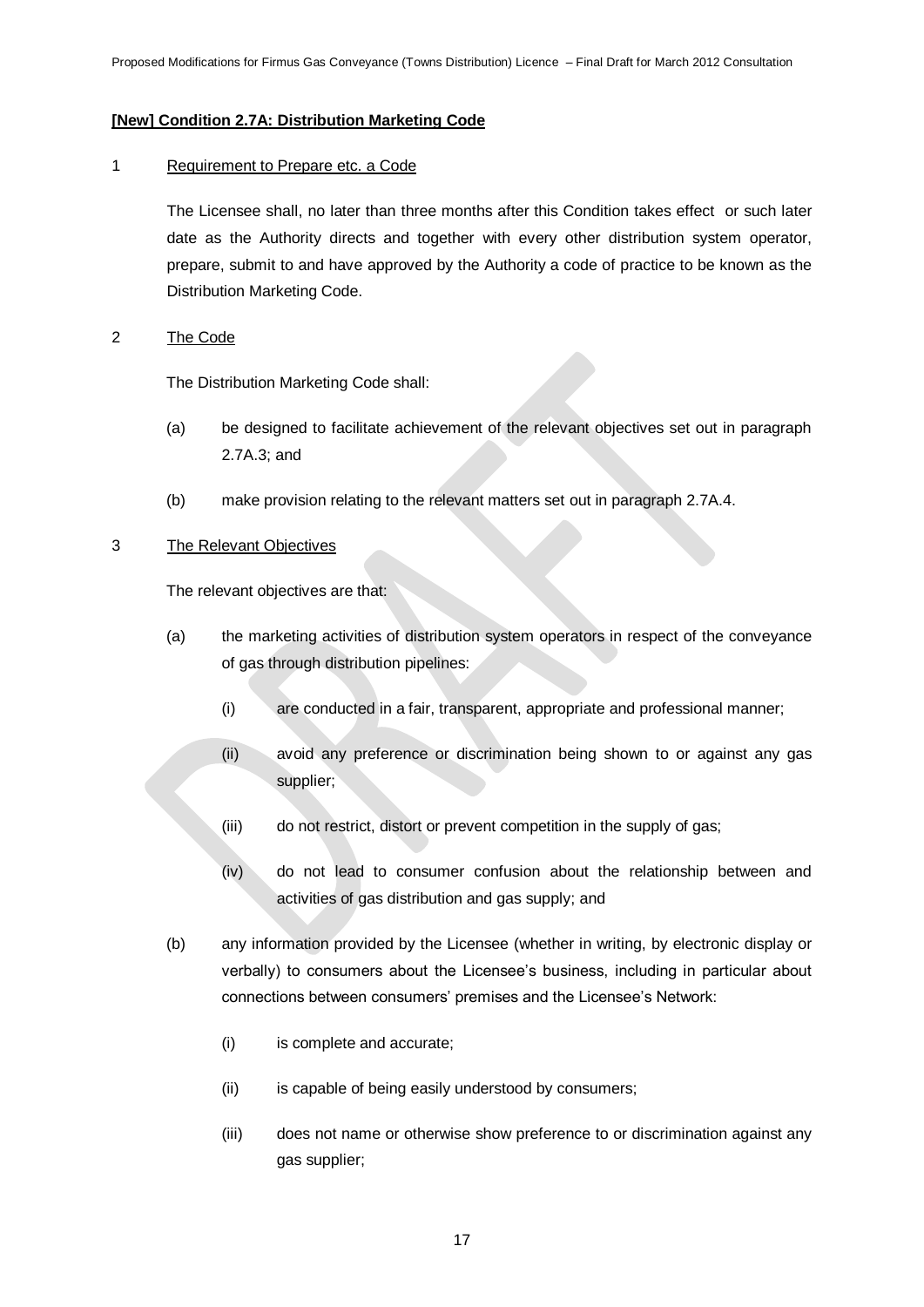(iv) does not mislead consumers to whom it is directed and is otherwise fair and accurate both in terms of its content and its presentation.

#### 4 The Relevant Matters

The relevant matters are:

- (a) the establishment and implementation of procedures for the selection of staff or other representatives who are employed or engaged in roles which involve or are likely to involve communication with consumers for the purpose of the Licensee's marketing activities;
- (b) the provision or procurement of appropriate training for staff or other representatives who will or are likely to communicate with consumers for the purpose of the Licensee"s marketing activities, which training shall at least include training about the role, position and obligations of the Licensee as a gas distributor in respect of the Northern Ireland gas sector and about the Licensee"s obligations under this Condition; and
- (c) the establishment and implementation of procedures for the written approval, by a senior officer of the Licensee, that such information as is referred to in paragraph 2.7A.4(b) is compliant with the relevant objectives set out in paragraph 2.7A.3.

# 5 Consultation on the Code

The Licensee shall, before submitting the Distribution Marketing Code to the Authority for its approval, consult with, and consider any representations made by, the General Consumer Council.

#### 6 Review of the Code

The Licensee shall, whenever requested to do so by the Authority and together with every other distribution system operator, review the Distribution Marketing Code and the manner in which it has been operated, with a view to determining whether any revisions should be made to it.

In carrying out any such review the Licensee shall consult with, and consider any representations made by, the General Consumer Council.

#### 7 Direction to Modify the Code

The Authority, following consultation with the Licensee, other distribution system operators, the General Consumer Council and any other person who in the opinion of the Authority is likely to be interested or affected, may direct the Licensee to make such modifications to the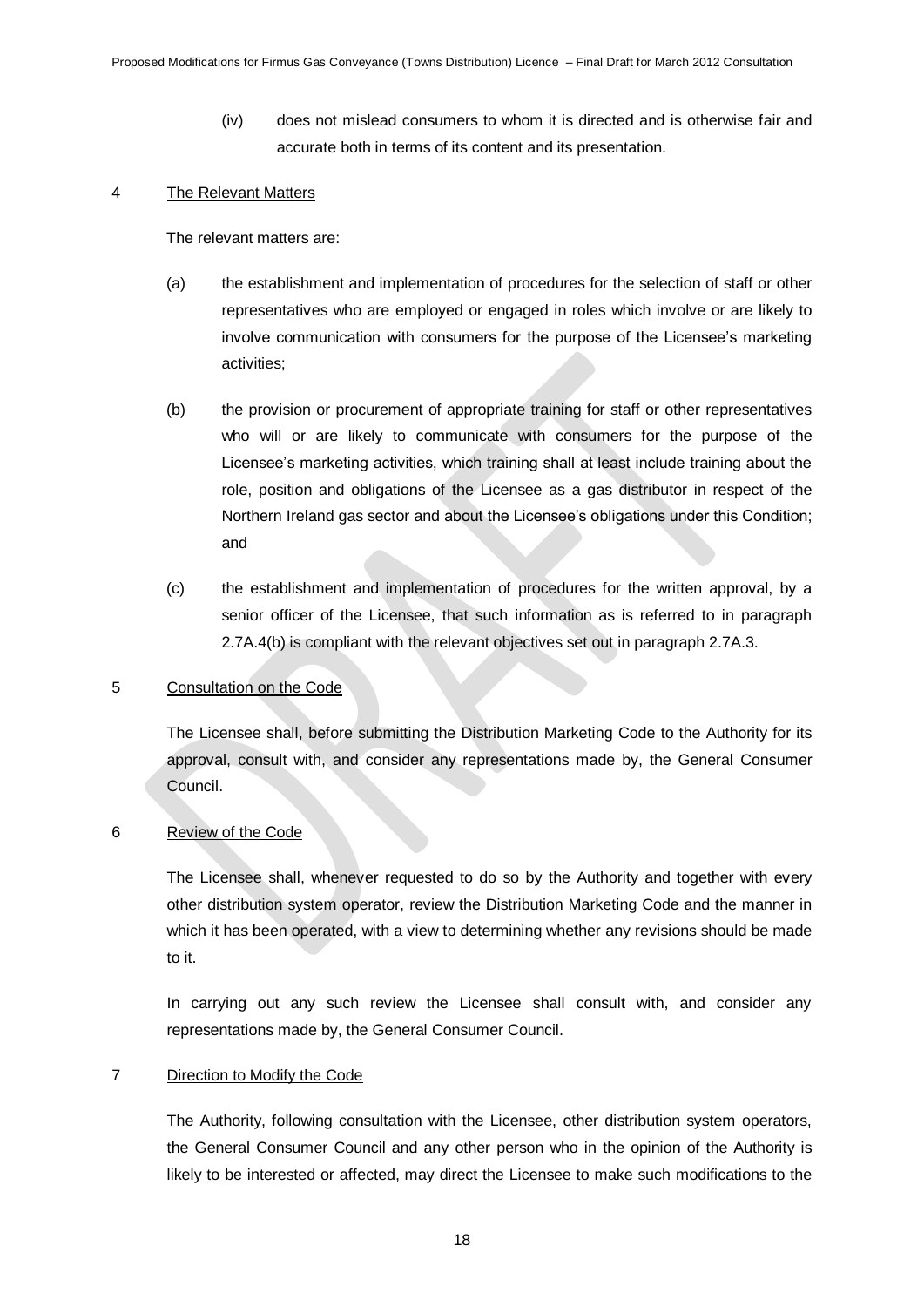Distribution Marketing Code as the Authority considers are necessary or expedient to meet the relevant objectives, and where the Authority gives such a direction to the Licensee it will at the same time give the same direction to all other distribution system operators.

# 8 Revision of the Code

Where the Licensee revises the Distribution Marketing Code following a review undertaken in accordance with paragraph 2.7A.6 or following a direction from the Authority given under paragraph 2.7A.7 it shall submit the revised Code to, and have it approved by, the Authority.

# 9 Publication of the Code

The Licensee shall:

- (a) as soon as practicable following the Authority"s approval of the Distribution Marketing Code (including following a revision):
	- (i) send a copy of it to the Authority and the General Consumer Council; and
	- (ii) publish it on, and make it readily accessible from, its web-site; and
- (b) give or send free of charge a copy of the Distribution Marketing Code to any person who requests it.

# 10 Compliance with the Code

Subject to paragraph 2.7A.12, the Licensee shall comply with the Distribution Marketing Code as approved by the Authority.

# 11 Monitoring

The Licensee shall provide the Authority with all assistance reasonably necessary to enable the Authority to monitor the implementation and operation of the Distribution Marketing Code and this assistance shall include permitting the Authority access to relevant documentation held by the Licensee.

# 12 Derogation

The Authority may (following consultation with the Licensee and distribution system operators) issue directions relieving the Licensee of any of its obligations under this Condition to such extent as may be specified in those directions and subject to such terms and conditions as the Authority thinks fit.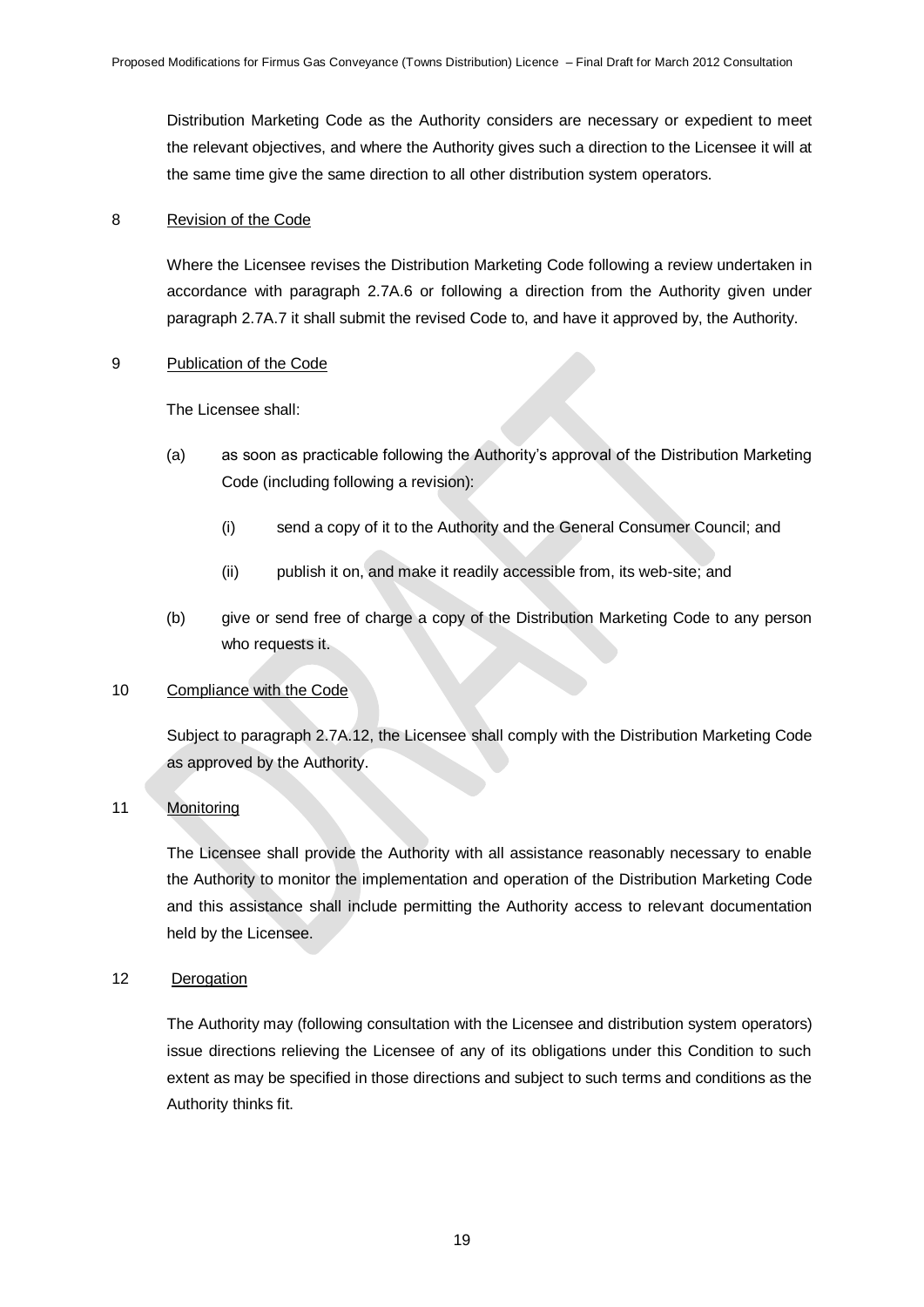# **Condition 2.8A: Complaints Handling Procedure**

#### 1 Requirement to Prepare etc. a Code

The Licensee shall, no later than three months after this Condition takes effect or such later date as the Authority directs, prepare, submit to and have approved by the Authority a code of practice for the handling of consumer complaints (the **Code**).

#### 2 The Code

The Code shall include arrangements by which the Licensee will establish and operate an accessible, equitable and transparent, simple and inexpensive complaints procedure which shall enable any person who is connected to or requests a connection to the Licensee"s Network to bring and have promptly dealt with any complaint he may have in respect of the Licensee"s activities in providing such a connection.

#### 3 Minimum Requirements

The complaints procedure established and operated by the Licensee in accordance with the Code shall as a minimum:

- (a) specify the period, which may differ for different types of complaint but which shall not be longer than three months, within which it is intended that complaints will be processed and resolved;
- (b) be made available to any person without charge; and
- (c) facilitate the fair and prompt settlement of complaints and disputes.

# 4 Consultation of the Code

The Licensee shall, before submitting the Code to the Authority for its approval, consult with, and consider any representations made by, the General Consumer Council.

#### 5 Review of the Code

The Licensee shall, whenever requested to do so by the Authority, review the Code and the manner in which it has been operated, with a view to determining whether any revisions should be made to it.

In carrying out any such review the Licensee shall consult with, and consider any representations made by, the General Consumer Council.

#### 6 Direction to Modify the Code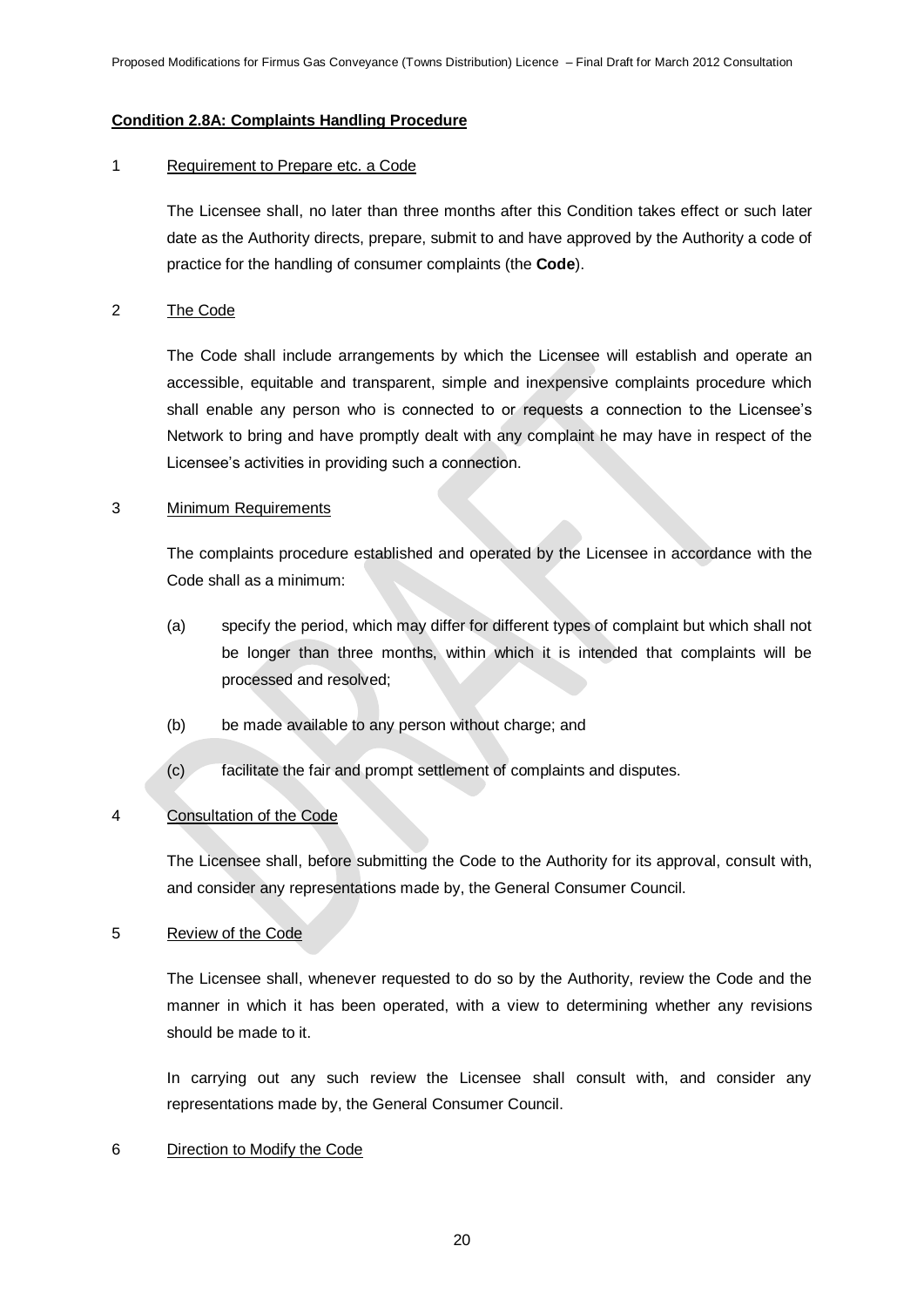The Authority, following consultation with the Licensee, the General Consumer Council and any other person who in the opinion of the Authority is likely to be interested or affected, may direct the Licensee to make such modifications to the Code as the Authority considers are necessary or expedient for the purposes of meeting the requirements of paragraph 2.8A.2.

# 7 Revision of the Code

Where the Licensee revises the Code following a review undertaken in accordance with paragraph 2.8A.5 or following a direction from the Authority given under paragraph 2.8A.6, it shall submit the revised Code to, and have it approved by, the Authority.

# 8 Publication of the Code

The Licensee shall:

- (a) as soon as practicable following the Authority"s approval of the Code (including following a revision):
	- (i) send a copy of it to the Authority and the General Consumer Council; and
	- (ii) publish it on, and make it readily accessible from, its web-site; and
- (b) give or send free of charge a copy of the Code to any person who requests it.

# 9 Compliance with the Code

Subject to paragraph 2.8A.12, the Licensee shall comply with the Code as approved by the Authority.

# 10 Monitoring of the Code

The Licensee shall provide the Authority with all assistance reasonably necessary to enable the Authority to monitor the implementation and operation of the Code and this assistance shall include permitting the Authority access to relevant documentation held by the Licensee.

# 11 Derogation

The Authority may (following consultation with the Licensee) issue directions relieving the Licensee of any of its obligations under this Condition to such extent as may be specified in those directions and subject to such terms and conditions as the Authority thinks fit.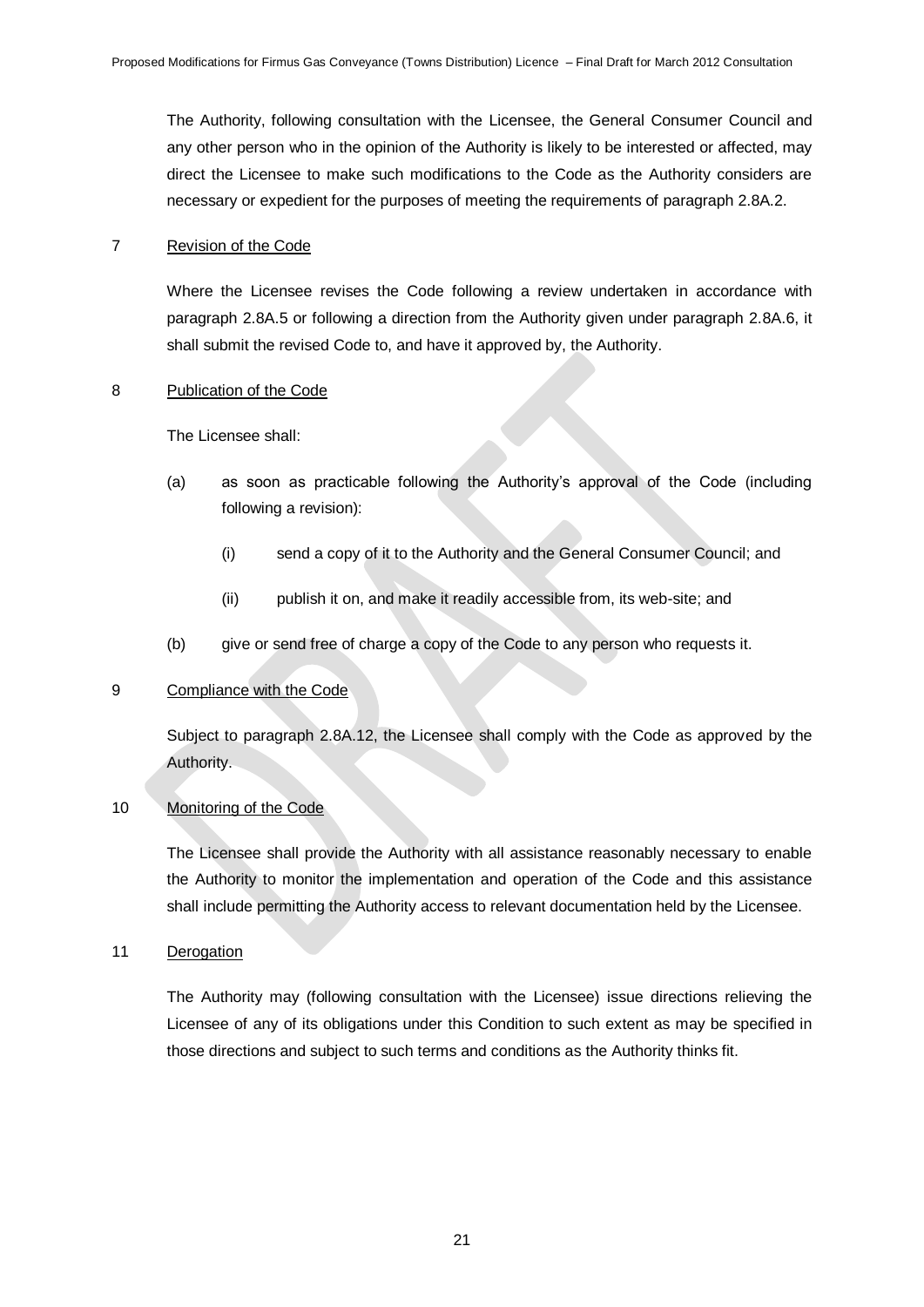# **Condition 2.9A: Consumer Information Code**

#### 2.9A.1 Requirement to Prepare etc. a Code

The Licensee shall, no later than three months after this Condition takes effect or such later date as the Authority directs prepare, submit to, and have approved by the Authority a code of practice to be known as the Consumer Information Code.

#### 2.9A.2 The Code

The Consumer Information Code shall:

- (a) be designed to facilitate achievement of the relevant objectives set out in paragraph 2.9A.3; and
- (b) make provision relating to the relevant matters set out in paragraph 2.9A.4.

# 2.9A.3 The Relevant Objectives

The relevant objectives are that:

- (a) consumers are on a regular basis provided with and have regular access to information about:
	- (i) the Licensee"s business and the services that consumers can receive or expect to receive from the Licensee; and
	- (ii) the Licensee"s performance, including performance against any applicable mandatory or voluntary standards, in relation to the provision of such services; and
- (b) any information provided by the Licensee (whether in writing, by electronic display or orally) to consumers about the Licensee"s business, including in particular about connections between consumers" premises and the Licensee"s Network is complete, accurate, transparent and capable of being easily understood by consumers.

#### 2.9A.4 The Relevant Matters

The relevant matters are the provision of information to consumers in relation to:

- (a) the processes and procedures which consumers need to follow in order to obtain a connection between their premises and the Licensee's network;
- (b) the standard terms and conditions governing such connections;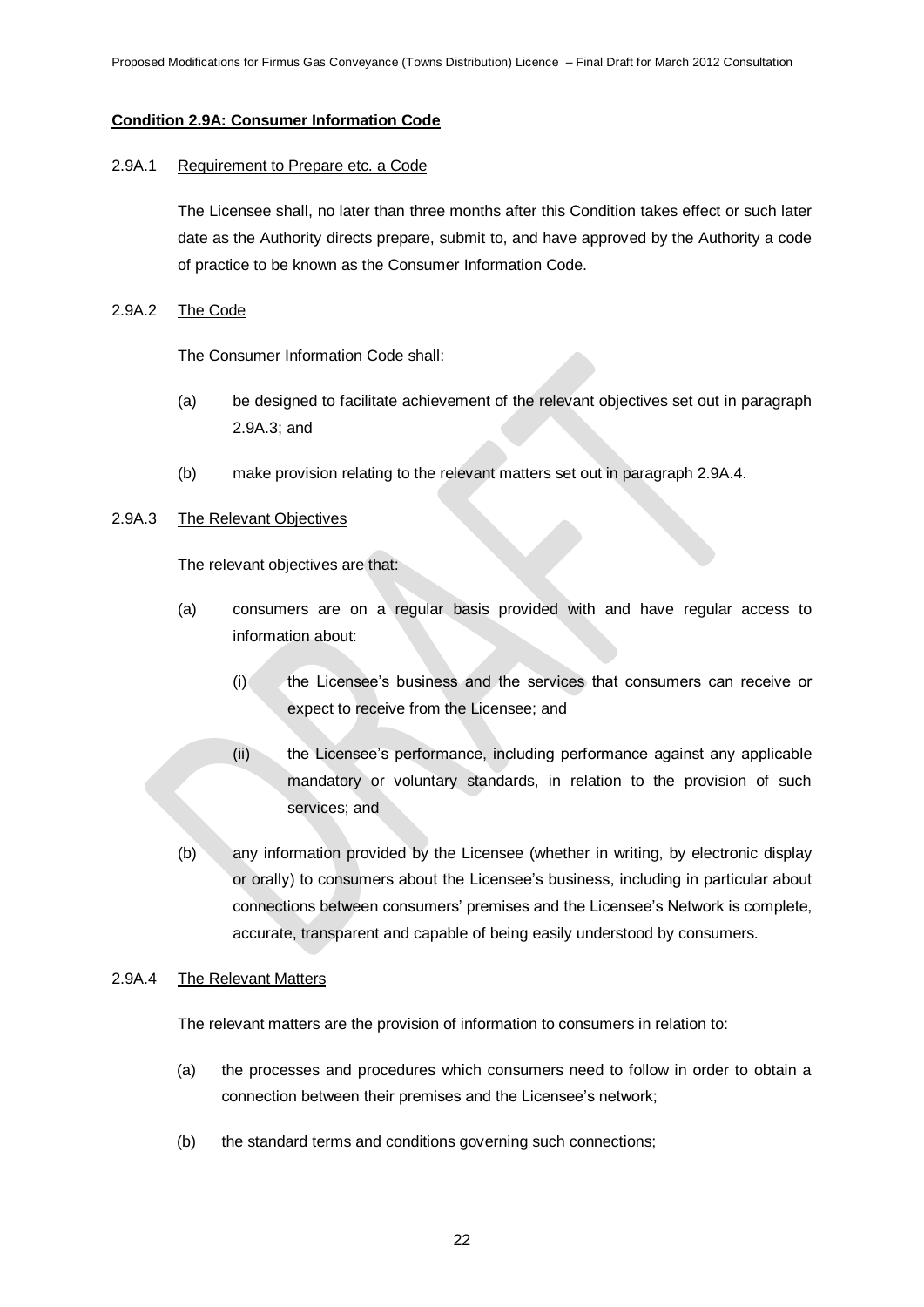- (c) the handling of consumer complaints; and
- (d) the provision of contact details or other special services in the event of an emergency.

#### 2.9A.5 Standard Form

The Licensee shall in conjunction and co-operation with every other distribution system operator ensure that the Consumer Information Code includes such content and is presented in such a format as is consistent with and comparable to the consumer information code of each such other distribution system operator.

# 2.9A.6 Consultation of the Code

The Licensee shall, before submitting the Consumer Information Code to the Authority for its approval, consult with, and consider any representations made by, the General Consumer Council.

#### 2.9A.7 Review of the Code

The Licensee shall, whenever requested to do so by the Authority review the Consumer Information Code and the manner in which it has been operated, with a view to determining whether any revisions should be made to it.

In carrying out any such review the Licensee shall consult with, and consider any representations made by, the General Consumer Council.

#### 2.9A.8 Direction to Modify the Code

The Authority, following consultation with the Licensee, other distribution system operators, the General Consumer Council and any other person who in the opinion of the Authority is likely to be interested or affected, may direct the Licensee to make such modifications to the Consumer Information Code as the Authority considers are necessary or expedient to meet the relevant objectives.

# 2.9A.9 Revision of the Code

Where the Licensee revises the Consumer Information Code following a review undertaken in accordance with paragraph 2.9A.7 or following a direction from the Authority given under paragraph 2.9A.8 it shall submit the revised Code to, and have it approved by, the Authority.

#### 2.9A.10 Publication of the Code

The Licensee shall:

(a) as soon as practicable following the Authority"s approval of the Consumer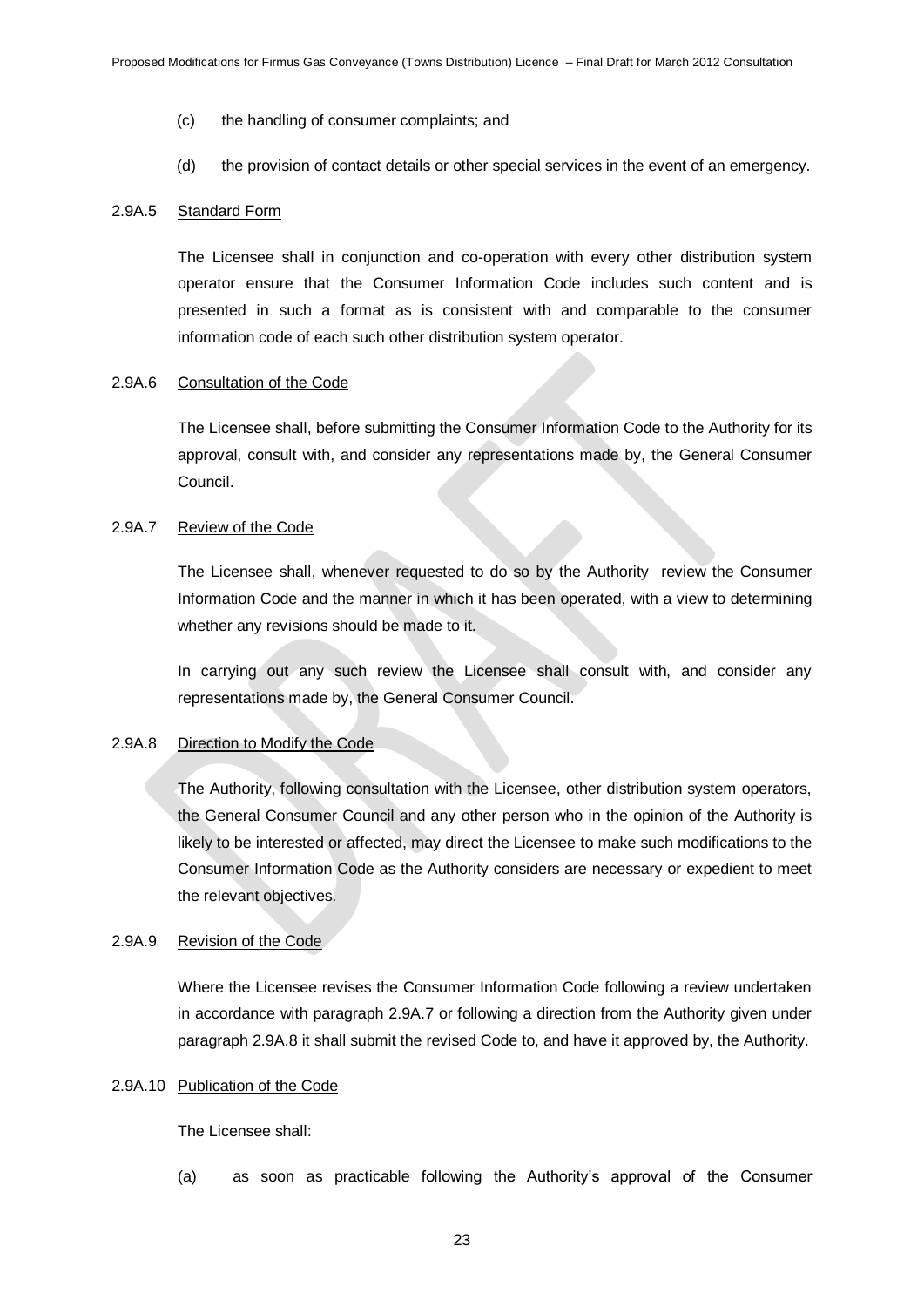Information Code (including following a revision):

- (i) send a copy of it to the Authority and the General Consumer Council; and
- (ii) publish it on, and make it readily accessible from, its web-site; and
- (b) give or send free of charge a copy of the Consumer Information Code to any person who requests it.

# 2.9A.11 Compliance with the Code

Subject to paragraph 2.9A.13, the Licensee shall comply with the Consumer Information Code as approved by the Authority.

#### 2.9A.12 Monitoring the Code

The Licensee shall provide the Authority with all assistance reasonably necessary to enable the Authority to monitor the implementation and operation of the Consumer Information Code and this assistance shall include permitting the Authority access to relevant documentation held by the Licensee.

# 2.9A.13 Derogation

The Authority may (following consultation with the Licensee and other distribution system operators) issue directions relieving the Licensee of any of its obligations under this Condition to such extent as may be specified in those directions and subject to such terms and conditions as the Authority thinks fit.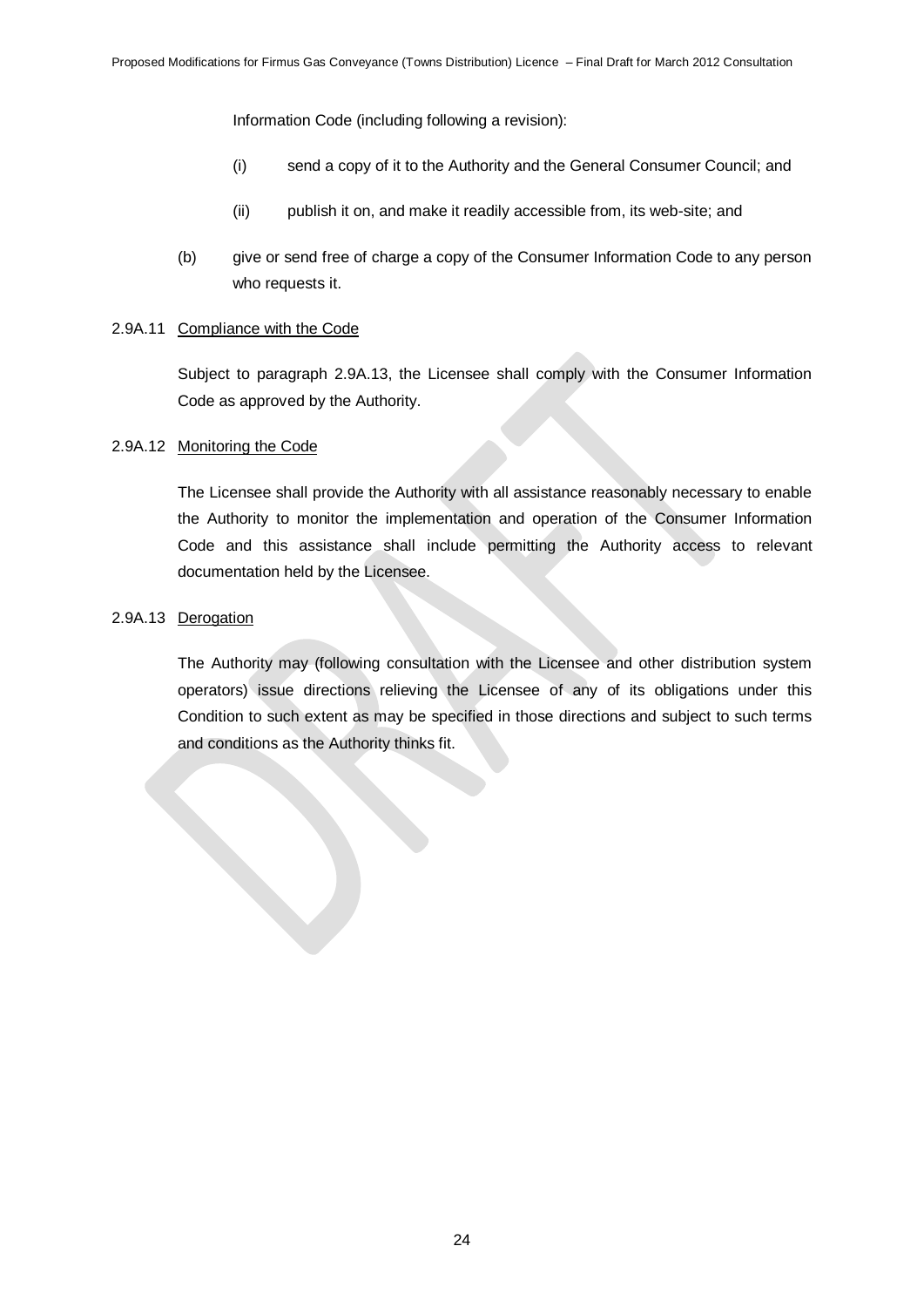# **Condition 2.14 System Operator Designation**

# 2.14.1 Transmission system operator

Not used

# 2.15.2 Distribution system operator

The Licensee is (for the purposes of Article 24 of Directive 2009/73/EC), hereby designated as distribution system operator for the Network.

# 2.14.3 Definition

In this Condition 2.14:

"Directive 2009/73/EC" means Directive 2009/73/EC of the European Parliament and of the Council concerning common rules for the internal market in natural gas and repealing Directive 2003/55/EC.